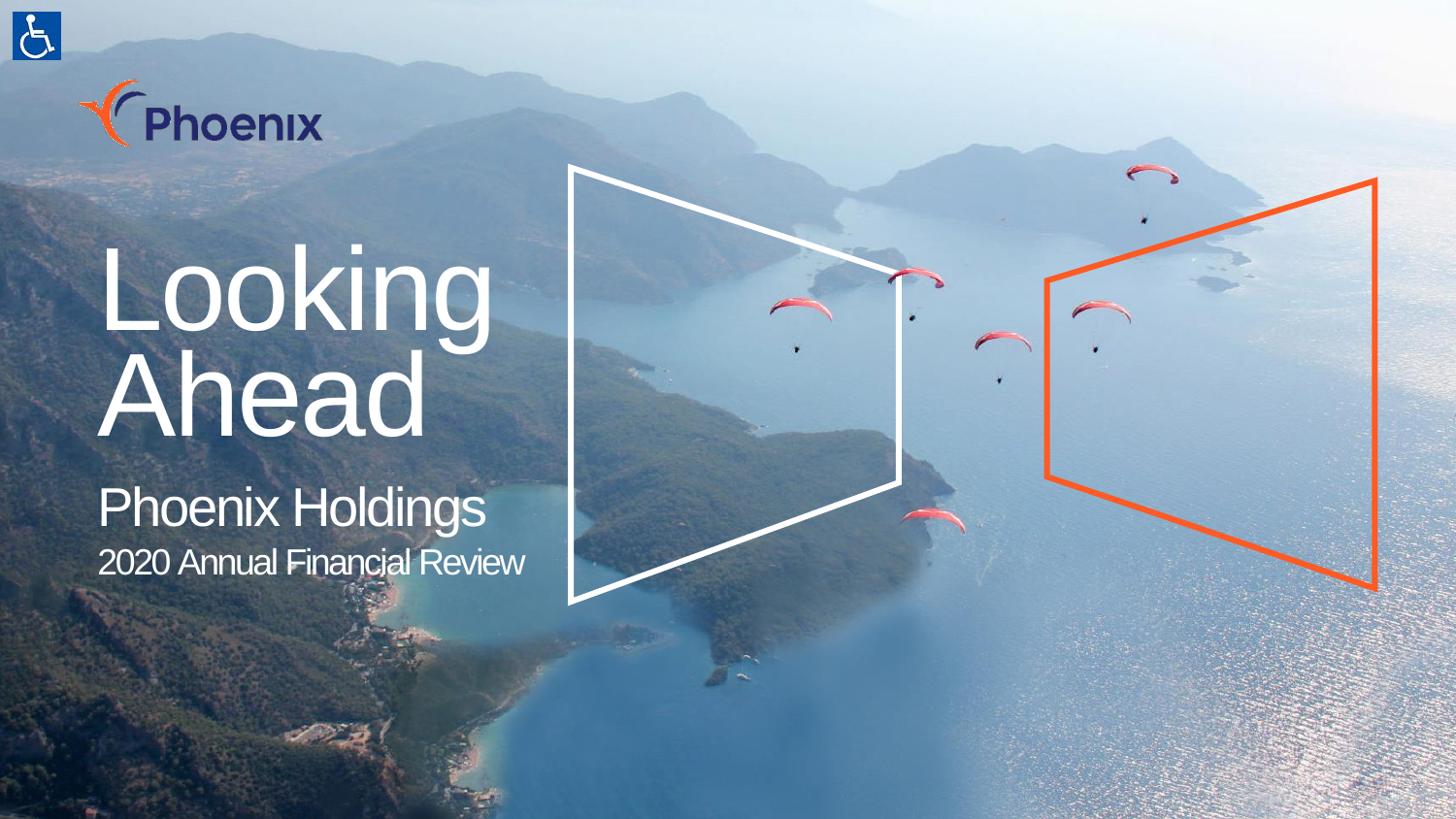

This presentation does not constitute an offer to purchase the Company's securities or solicitation to receive such offers, and is designed solely to offer information as part of the Company's explanations on its' 2020 financial reports.

This presentation includes information regarding the Company's strategic plan for the years 2020-2024 as well as proforma analysis. Accordingly, the presentation includes forward-looking information as defined in section 32A of the Securities Law 5728-1968.

The realization and/or non-realization of the mentioned forward-looking information will be affected by risk factors that characterize the activities of the Company and group companies, as detailed in the Company's periodic reports, including changes in economic conditions, capital market in Israel and globally, the development of competition in the segments relevant to the group's activities, regulatory changes, changes in consumer preferences and consumption habits, a change in working assumptions or in the economic models and assumptions used by the consulting firm – that can not be estimated in advance and are not controlled by the Company. Hence, there is no certainty that the actual results and achievements of the Company in the future will be in accordance with these views and may differ, also substantially, from those presented in this presentation.

Furthermore, the presentation includes data and assessments based on external sources, the contents of which were not independently tested by the Company and therefore the Company is not responsible for their accuracy. This presentation was drafted for the sake of convenience and needs to be reviewed along side with the Company's public reports, including 2020 Financial Statements, which contain the complete information about the Company, before making any decision to invest in the Company's securities.

This presentation may include information that is presented differently from the way it was presented in the company's official reports, some information may be presented and/or categorized and/or edited and/or segmented differently from the company's official past reports.

For the avoidance of doubt, the Company does not undertake to update or change the information contained in this presentation.

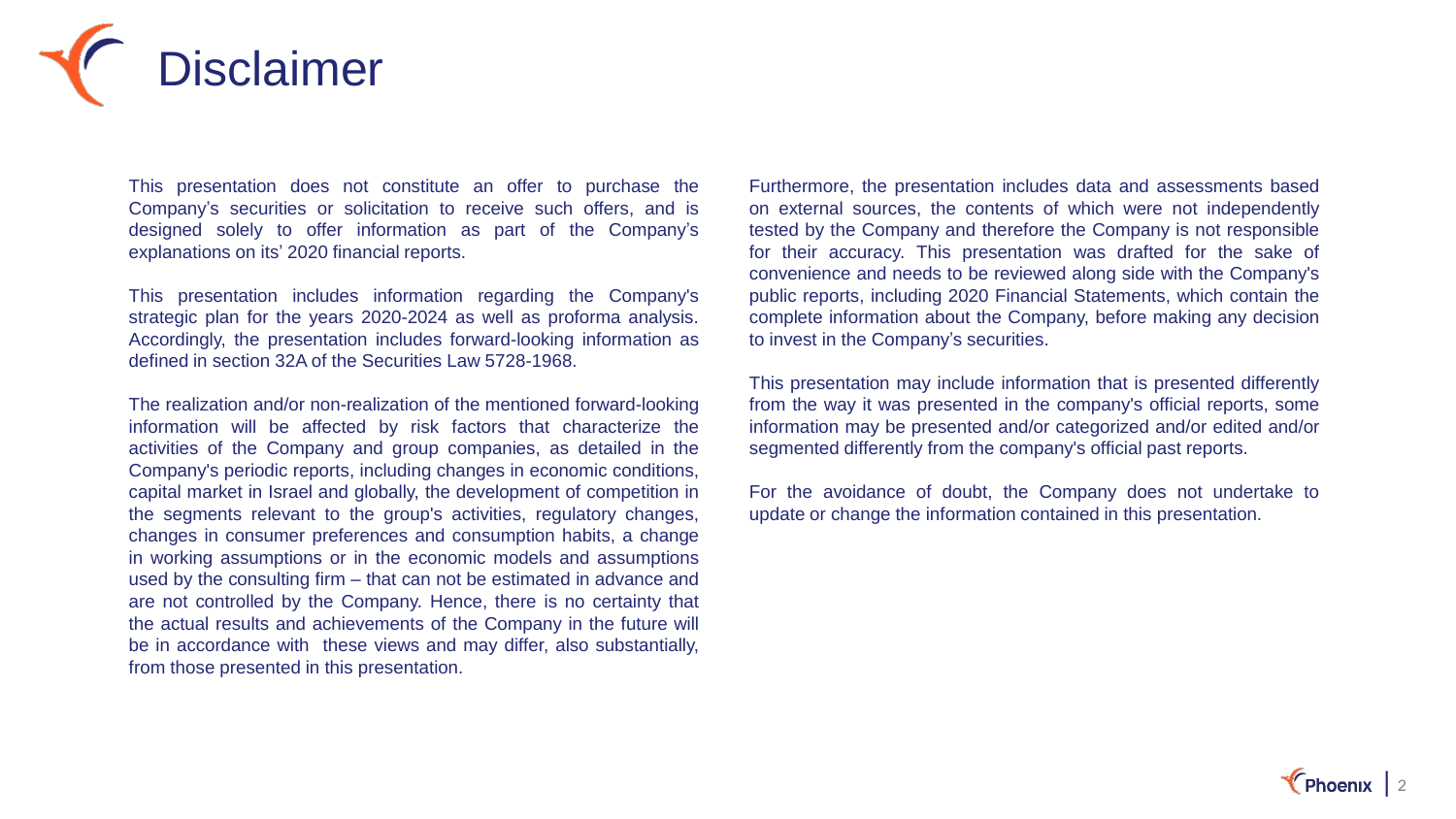



# Agenda > CEO Highlights

Financial Results Highlights

Segment Breakdown

Investments

Appendix

**Glossary** 



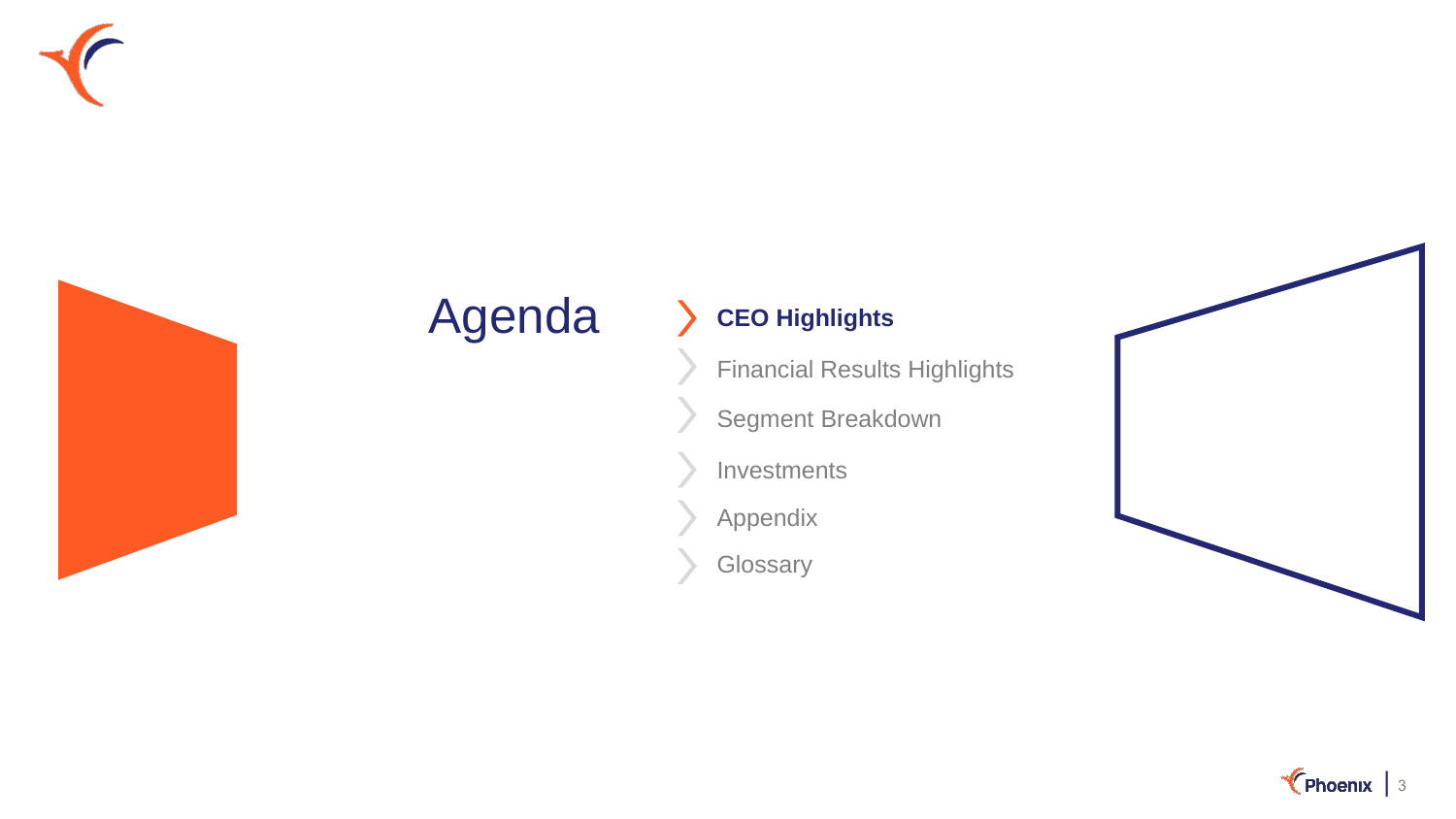



**Eyal Ben Simon** *CEO*

#### **CEO Highlights**

The past year has been challenging for all of us, both personally and professionally. To meet the challenges created by the COVID-19 pandemic, we worked diligently to ensure the health of our teams, provide continuous service to our clients and partners, and proactively manage our activities and investments in a dynamic environment. The Phoenix proved to be resilient during 2020, generating NIS 1.35 billion in comprehensive profit and 18.5% ROE.

During 2020, we completed development and began implementation of a value creation strategy for the group. This strategic plan focuses on (1) accelerating growth in high-ROE businesses, (2) driving innovation and efficiency, (3) actively managing the group portfolio, and (4) optimizing the deployment of group capital. The initial implementation of the plan included refocusing growth priorities across the group, organic and inorganic; building organizational capabilities and infrastructure; optimizing our branding position; initiating new efforts across the portfolio; and driving superior risk-adjusted returns, including through the reduction of sensitivity to market forces.

The financial results of the group are due, in part, to the initial impact of this strategy and capability building. Key businesses grew during 2020 despite the economic contraction, and profitability increased due to core business margins as well as proactive investment management. The shareholder equity of the Phoenix grew to NIS 8 billion, improving the company's Solvency ratio. During the fourth quarter, the Phoenix adopted a dividend distribution policy as a commitment to generating and distributing capital, including following this challenging year.

Going forward, I am excited by the opportunities we see and energized by the challenges we face. We continue to navigate carefully in this dynamic environment while redoubling efforts as we work towards significant improvements across our businesses.

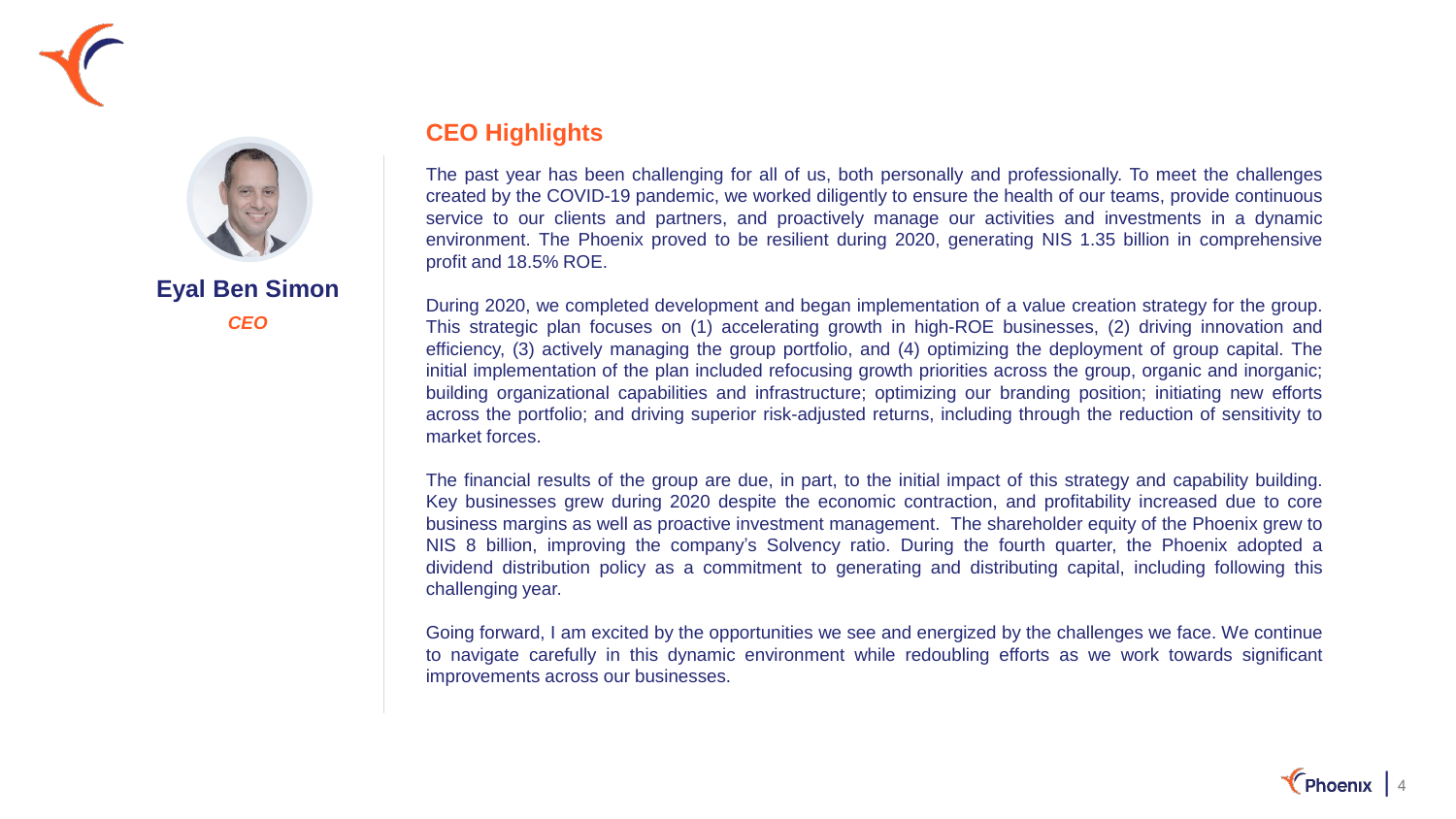

- Leading Israeli insurance, asset management & financial group
- A long history of proven and recognized experience
	- Trusted by millions of customers

**Strong capital position** 

High growth and compelling returns

| <b>TA35 index</b>             | <b>6.8 NISb</b>                   |
|-------------------------------|-----------------------------------|
| <b>Since 2018</b>             | Market cap <sup>(1)</sup>         |
| 70+                           | $AA - IAA +$                      |
| <b>Years of activity</b>      | <b>Holding / Insurance Rating</b> |
| >3m                           | <b>Top Ranked</b>                 |
| <b>Clients</b>                | in leaderboard for                |
| c. half adult population      | investments $(2)$                 |
| 173-181%                      | <b>8.0 NISb</b>                   |
| Solvency Ratio <sup>(3)</sup> | Equity $(4)$                      |
| 7.0%                          | 13.9%                             |
| <b>Revenue CAGR</b>           | <b>Average ROE</b>                |
| 2016-2020                     | 2016-2020                         |

(1) As of March 11, 2021

(2) Based on yields in the general plans: #1 out of 5 in Policies (1991-2003), #2 out of 5 in Pension, & #3 out of 12 in Provident Funds

(3) Estimated as of December 31, 2020 with transitional measures (standard model)

(4) As of December 31, 2020

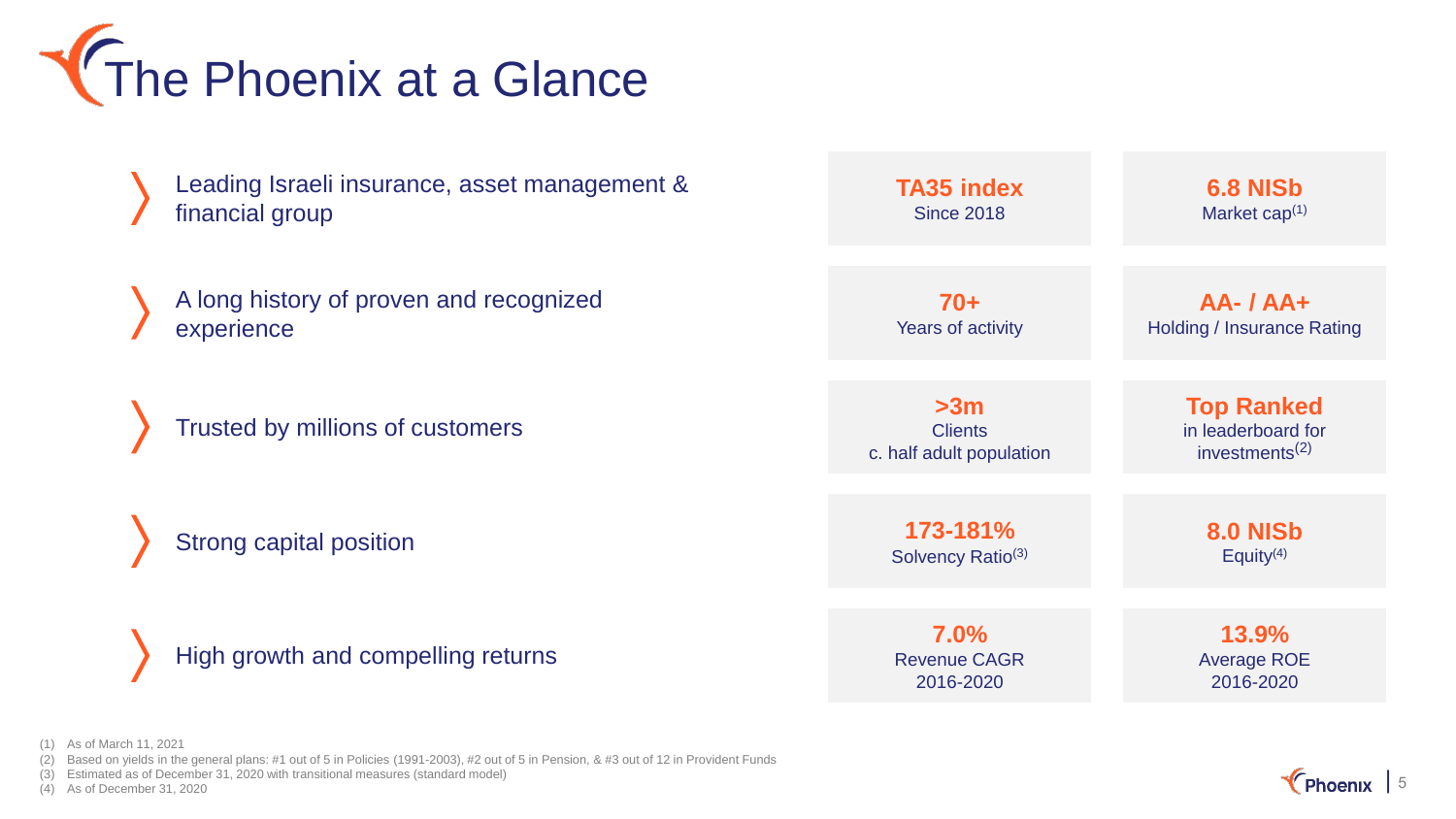# **TE 2020 Highlights: Resilience and Financial Strength**



*performance and momentum in challenging* 

1 Including Buyback 26 NISm. Cash dividend distribution, 380 NISm.

2 Pro-forma 252 NISb inc. Halman-Aldubi as of 31.12.20 (18 NISb provident / pension); pro-forma is 298 NISb if including 46 NISb IEC / port company assets in addition to 18 NISb provident / pension. 3 Before dividend distribution.

4 The estimated solvency ratio as of 31.12.2020 is after dividend distribution at a rate of 4% (Estimate solvency ratio of 112-118% without transitional measures), It should be noted that the said calculated estimate is not reviewed or audited by the independent auditor. The estimated solvency ratio as of December 31, 2020 does not include the effect of the business activity of The Phoenix Insurance subsequent to December 31, 2020, changes in the mix and amounts of insurance investments and liabilities, exogenous effects - including changes in the risk-free interest rate curve, and regulatory changes affecting the business environment.

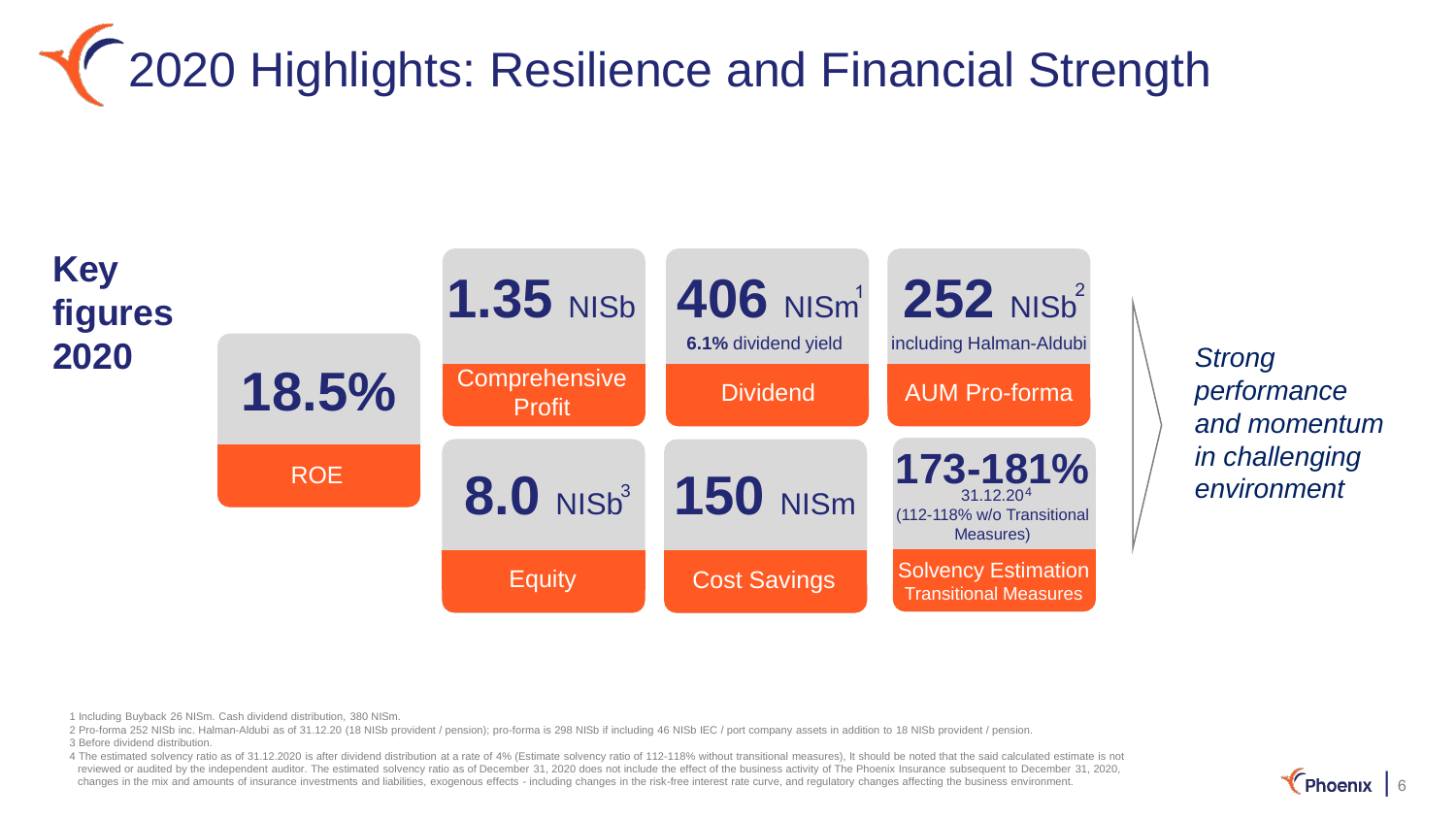# Resilience during COVID-19 pandemic

- Global impact of COVID-19 pandemic, Israel incurred three lockdowns during 2020
- Israel GDP declined during 2020 by **2.5%** and forecasted to grow by **4.9%** in 2021<sup>2</sup>
- Strong start to vaccination campaign, with **73%** of adult population vaccinated by February 28, 2021<sup>1</sup>

#### **Resilient Israeli Economy Phoenix Resilience and Proactive Response**

- **Clients:** Ensured continuous customer service and sales during 2020 with shift to remote working, restructured workflows across group, and close cooperation with partners
- **Employees:** Ensured health of staff including remote working, and provided in-office flu vaccinations in December 2020 and COVID-19 vaccinations in February 2021
- **Strategy:** Developed 5-year strategic plan and started implementation
- **Investments:** Actively managed investments to adjust to dynamic market conditions and capture opportunities, benefiting clients and company
- **Risk management:** upgraded risk monitoring system and significantly reduced exposure to lower rates

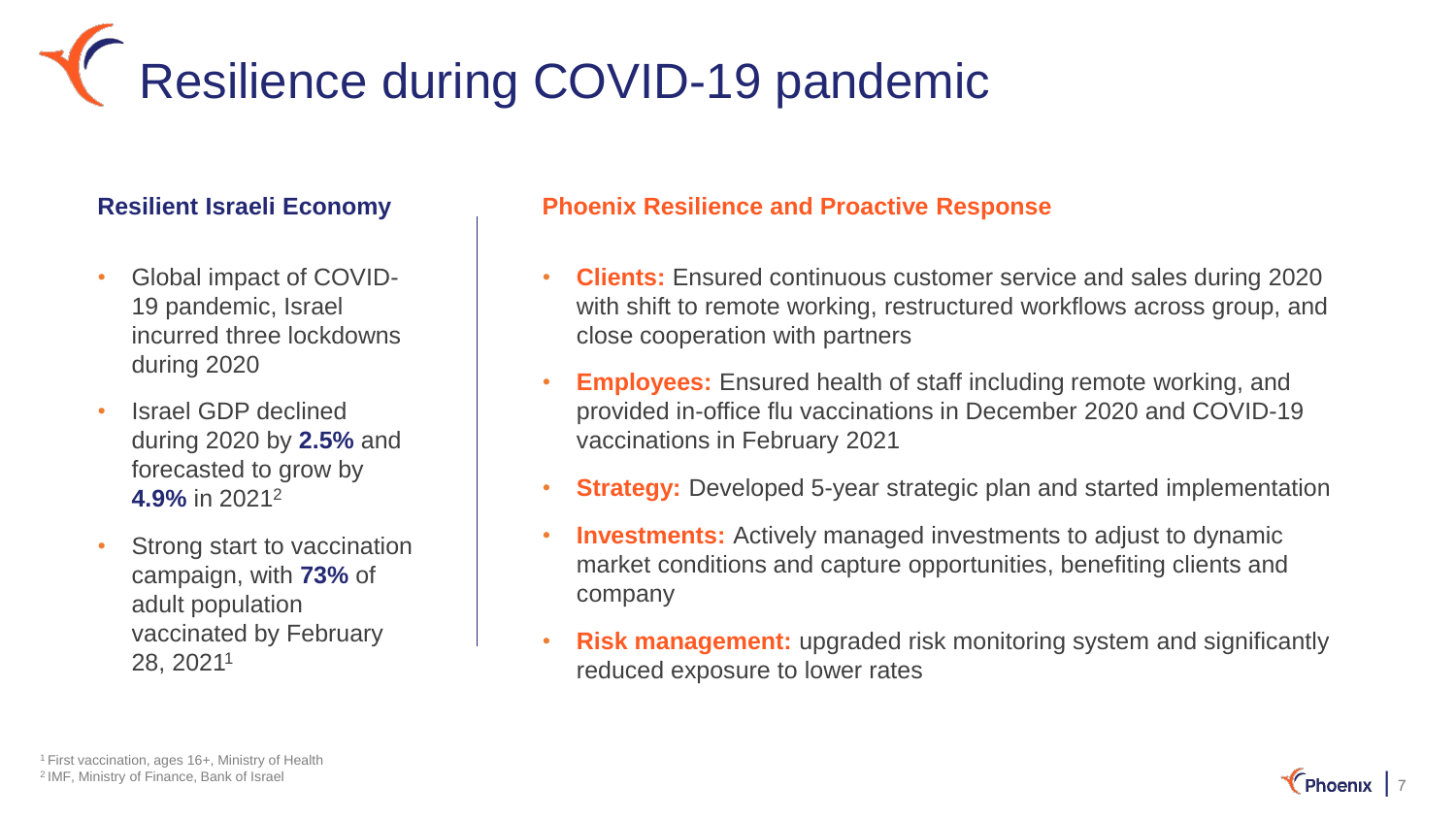

**Comprehensive Profit** NIS millions



### **Resilience in 2020 despite COVID-19 challenges**

- » Diverse sources of profit
- » Significant fee-based businesses
- » Strong investment performance
- » Initial impact of strategic plan
- » Reducing exposures and interest rate effects



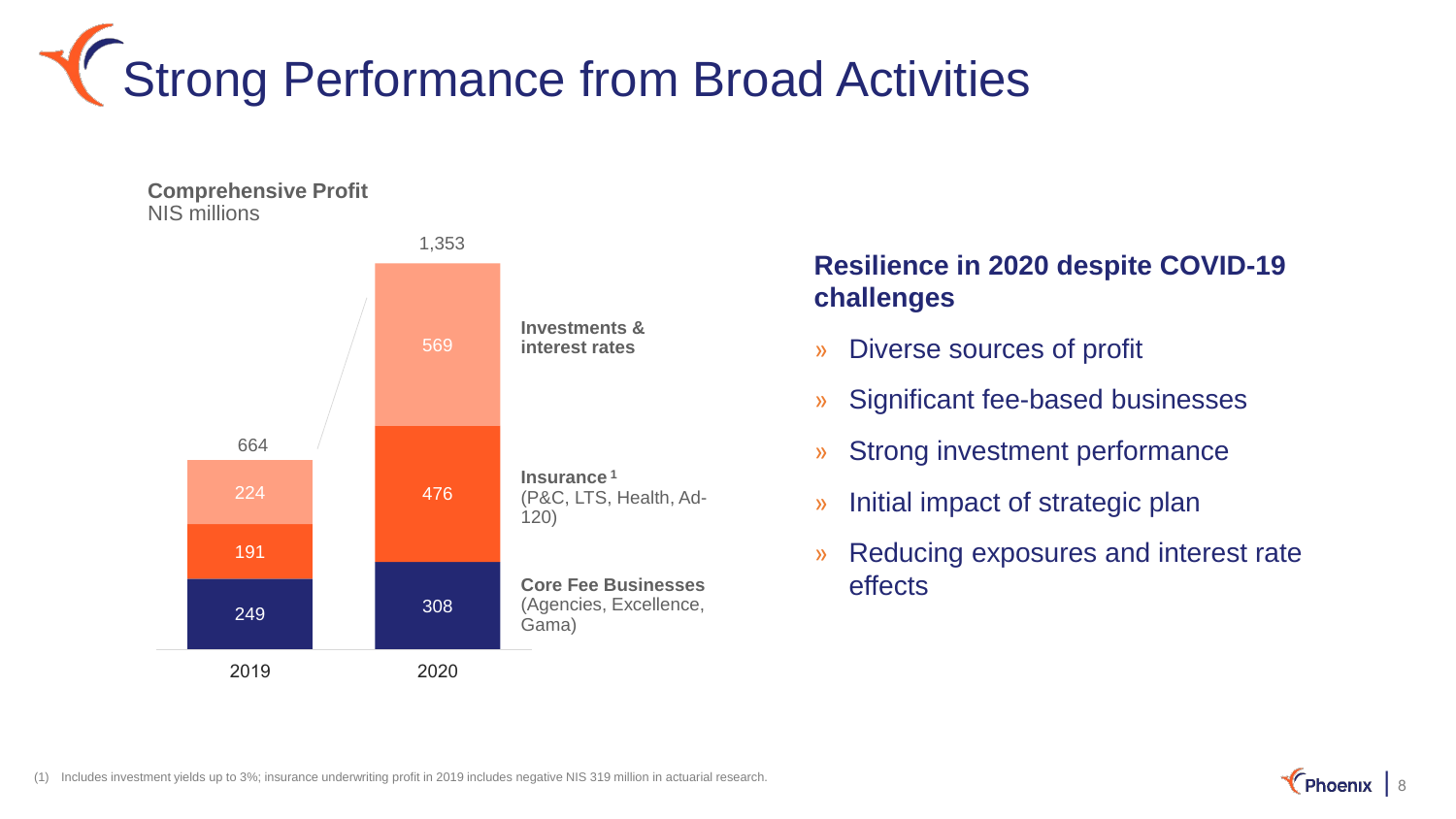# The Track or Above Mid-term Targets



1 The AUM Pro-forma inc. Halman-Aldubi as of 31.12.2020 (18 NISb provident, pension and 46 NISb IEC port company)

2 Before dividend distribution

3 Includes approximately 230 NISm of Mehadrin shares as a dividend in kind

4 Mid-term Targets based on 5-year plan and assuming 3% return on investments. ROE target range assumes 3% to 4.8% return on Nostro investments (4.8% based on average actual annual return during 1.10.15-

30.9.20). Actual performance will depend on financial markets, macroeconomic growth, industry trends, company performance and other variables

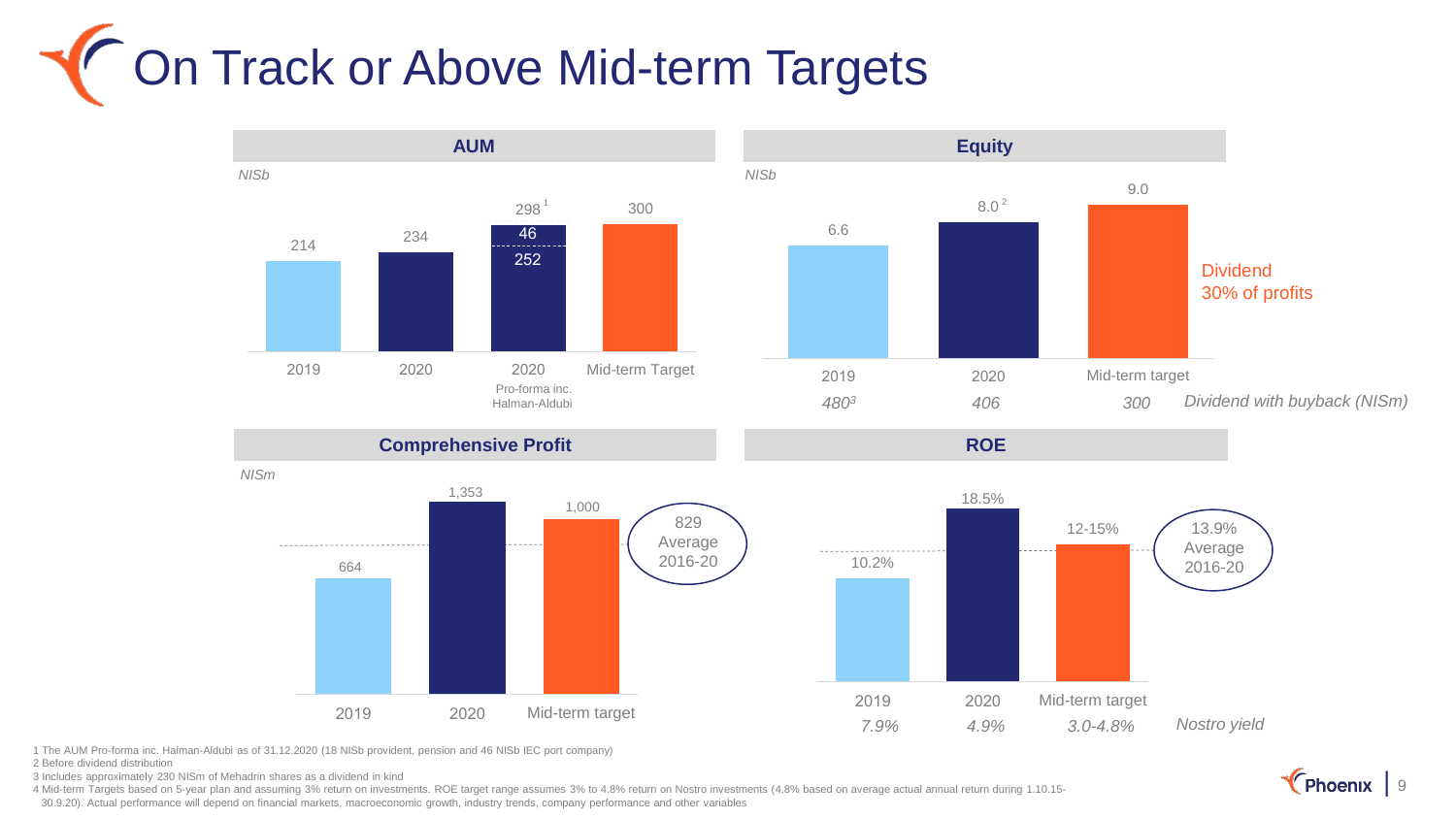# **(Growth in Equity and Dividend Distribution**



- » Dividend policy adopted 2020
- » Robust dividend distribution despite Covid-19
- » Growth in shareholder equity
- » Improved Solvency
- » Buyback program

(1) Including LAT restatement for 2018-19; 2020 figure is before dividend distribution.

(2) Includes approximately 230 NISm of Mehadrin shares as a dividend in kind.

(3) Mid-term Target based on 5-year plan and assuming 3% return on investments. ROE target range assumes 3% to 4.8% return on Nostro investments (4.8% based on average actual annual return during 1.10.15-30.9.20)

(4) Including 2020 share buy-back program 26 NISm and a cash dividend 380 NISm for 2020 to be distributed in 2021

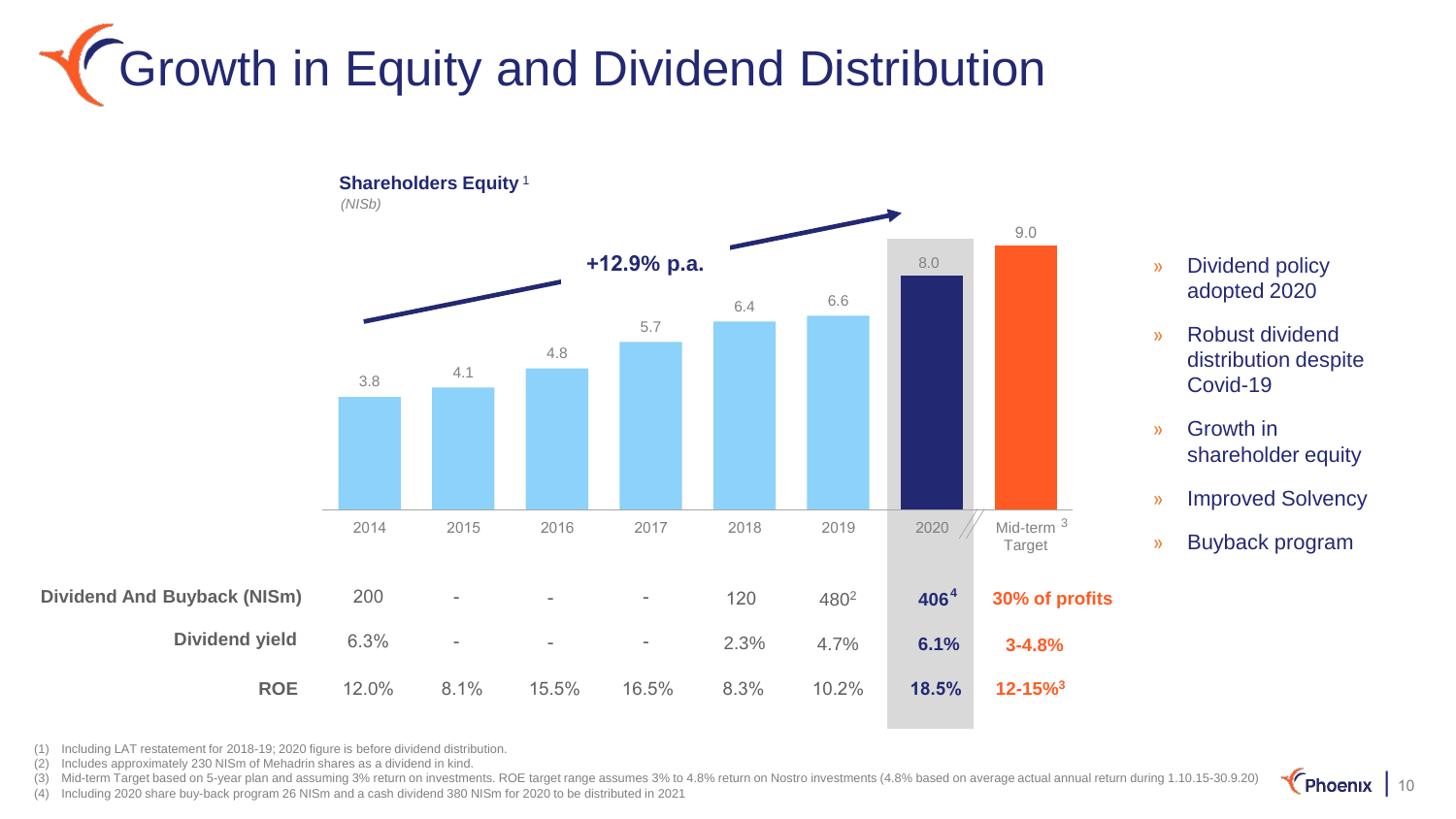

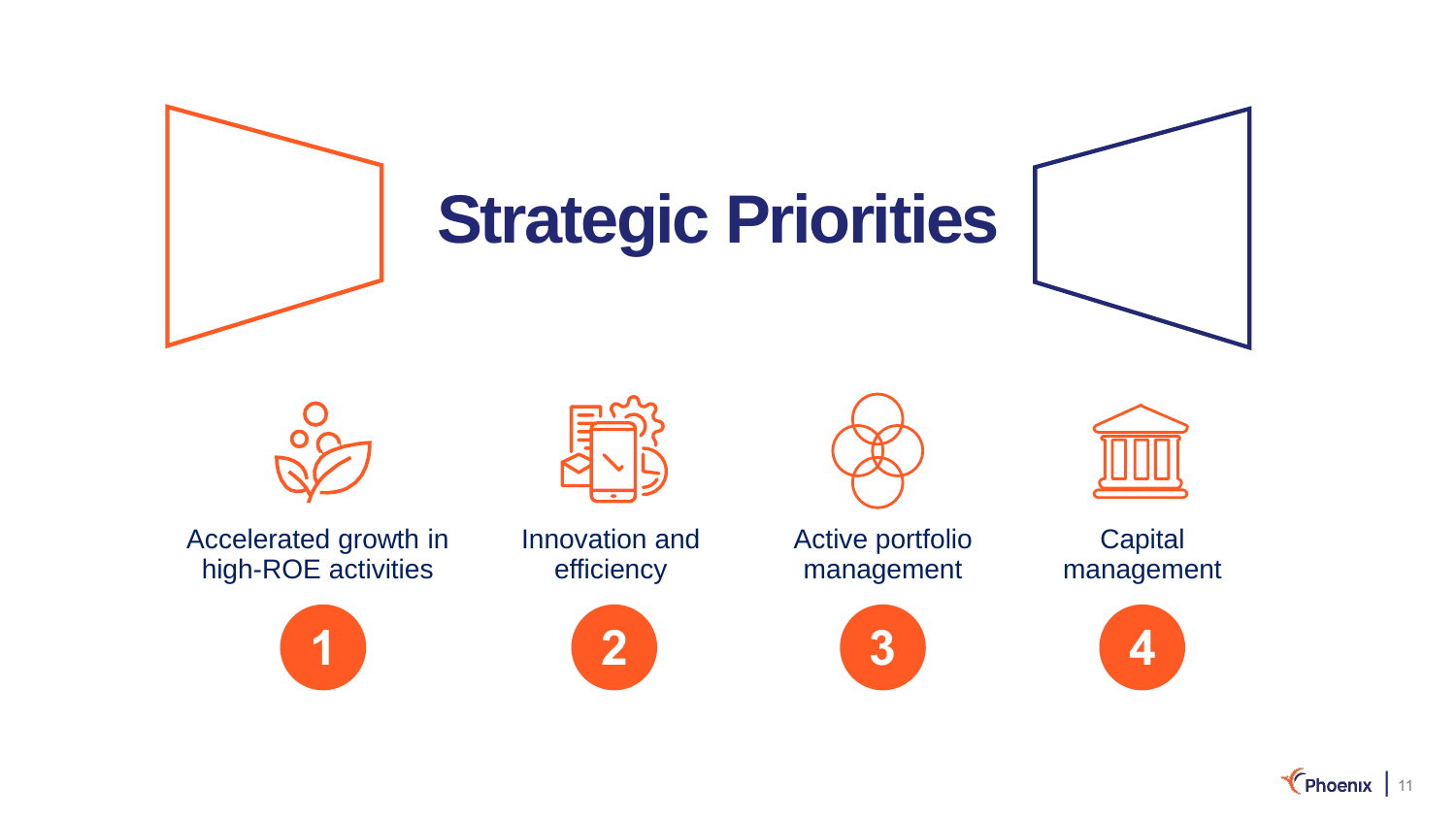Growth in High-ROE Activities in Challenging Year **1**



*Revenues (NISm)*





#### **Excellence / AM Insurance Agencies**





1 The AUM Pro-forma inc. Halman-Aldubi as of 31.12.2020 (18 NISb provident, pension and 46 NISb IEC port company).

2 Excluding one time profit of 62 NISm as a result of Oren Mizrach transaction

3 Mid-term Target based on 5-year plan and 3% returns on investment.

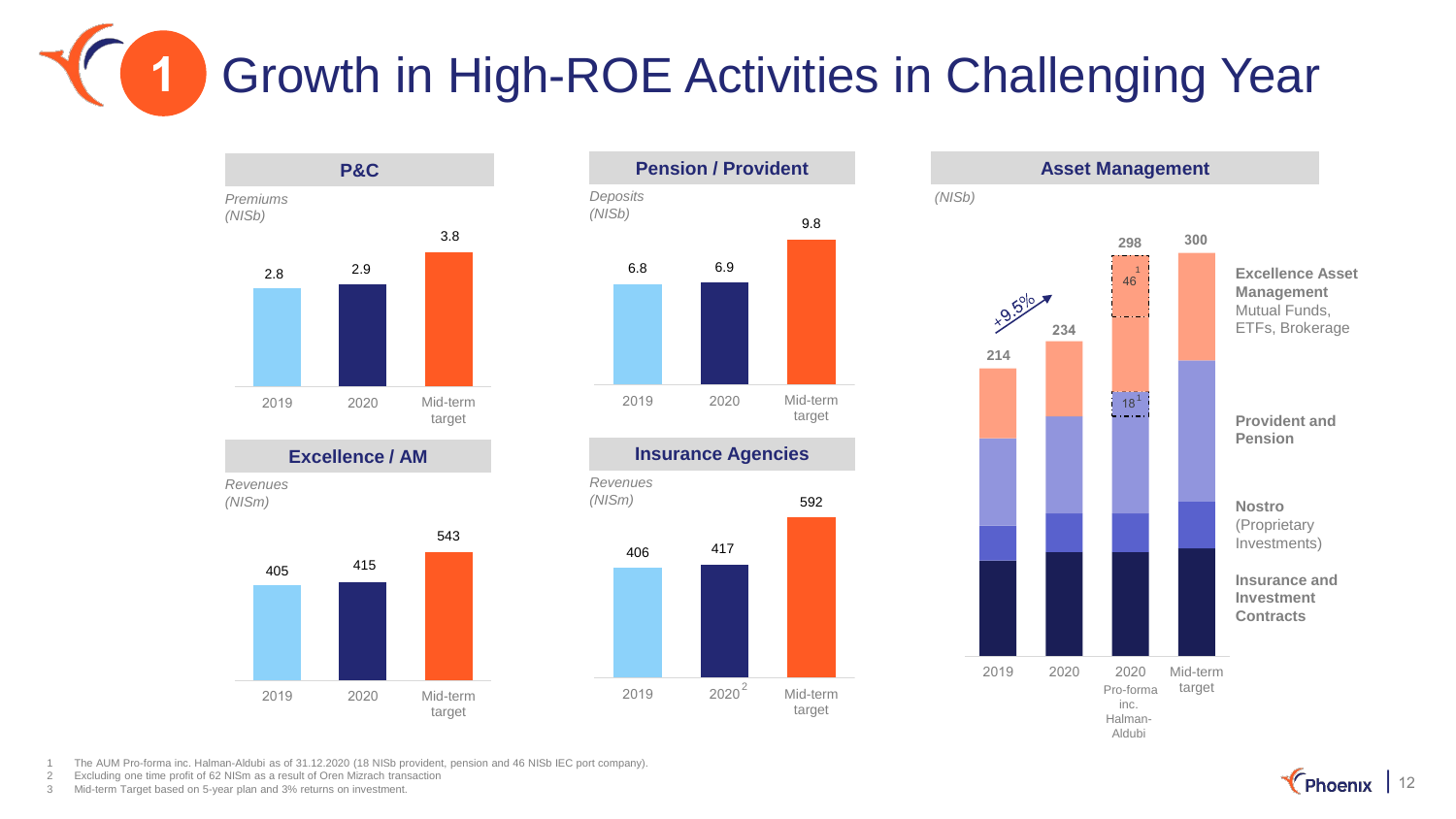# Driving Innovation & Efficiency – 2020 Examples **2**

*Implemented digital transformation to improve service and reduce costs*



### **Improved Service & Satisfaction**

**4%** increase in customer satisfaction to **6.2** out of **7.0**

**4%** increase in rate of calls answered quickly



#### *Accessed cutting-edge innovation for investment and product development*

#### *Invested in early-stage insurtech startups…*



drive.

data driven actuarial platform

neo-insurer for real estate



则 nSure.ai AI-based fraud prevention for virtual

#### *…and achieved joint product development*

goods

#### **Phoenix** *Drive*

- Usage-based car insurance
- Optimal for Covid-19 uncertainty
- In partnership with portfolio startup Bambi Dynamic
- Selected by Tesla for Israel launch



Insure MyTesla bambi

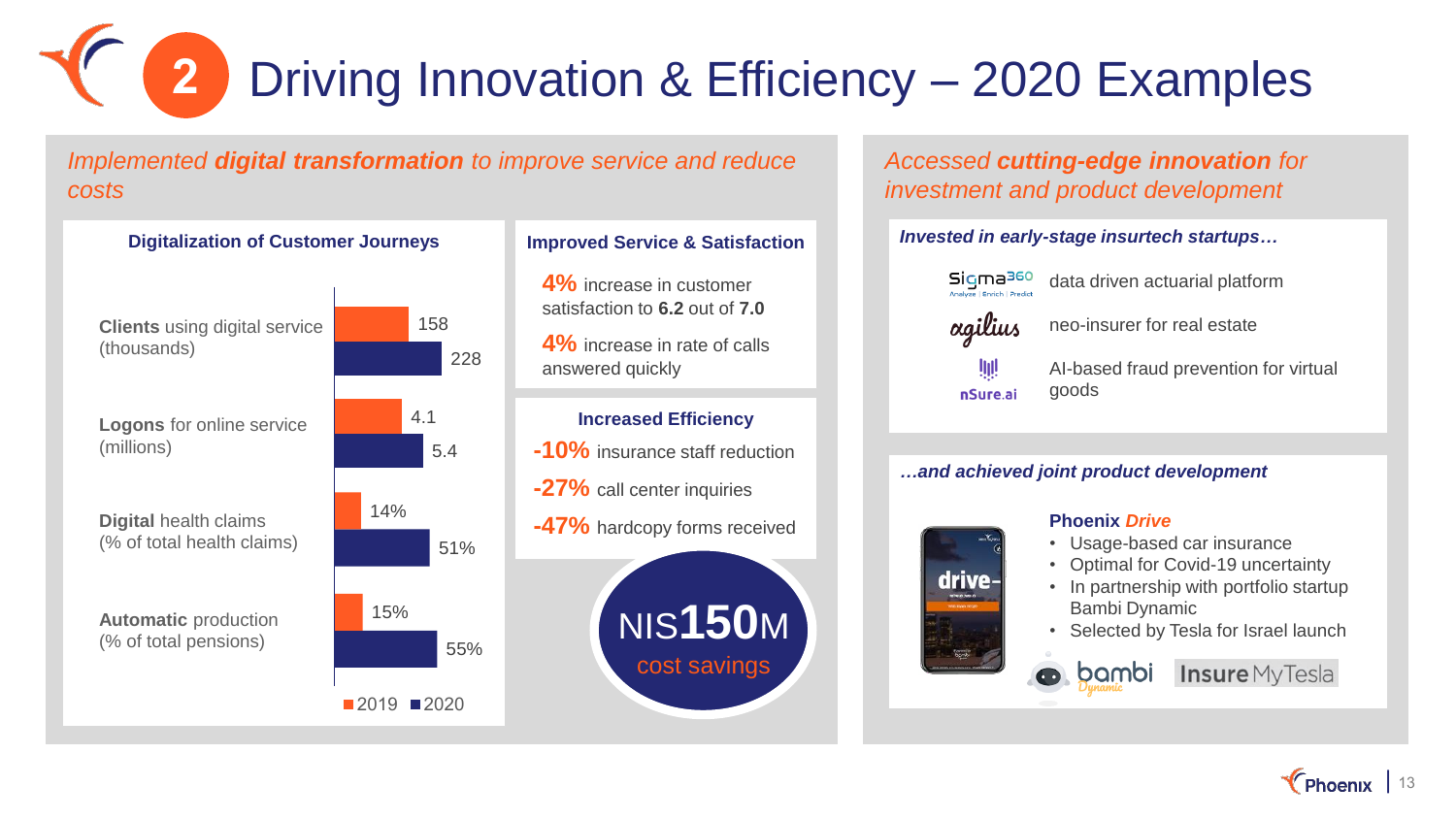

### **Disciplined value creation**

Actively assessing opportunities to acquire, divest, and optimize portfolio holdings in line with strategic priorities



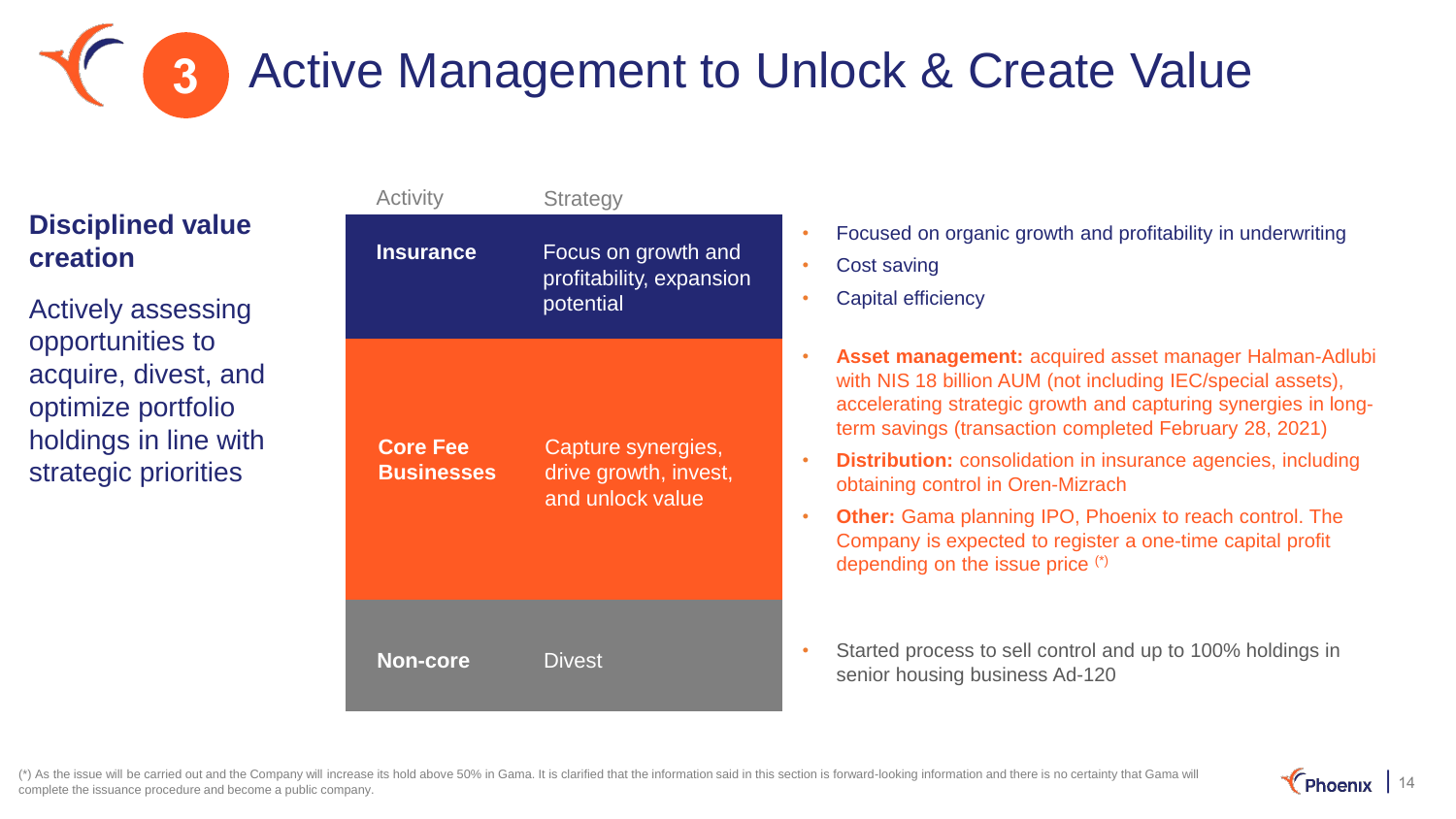## Capital Efficiency, Deployment & Volatility **4**





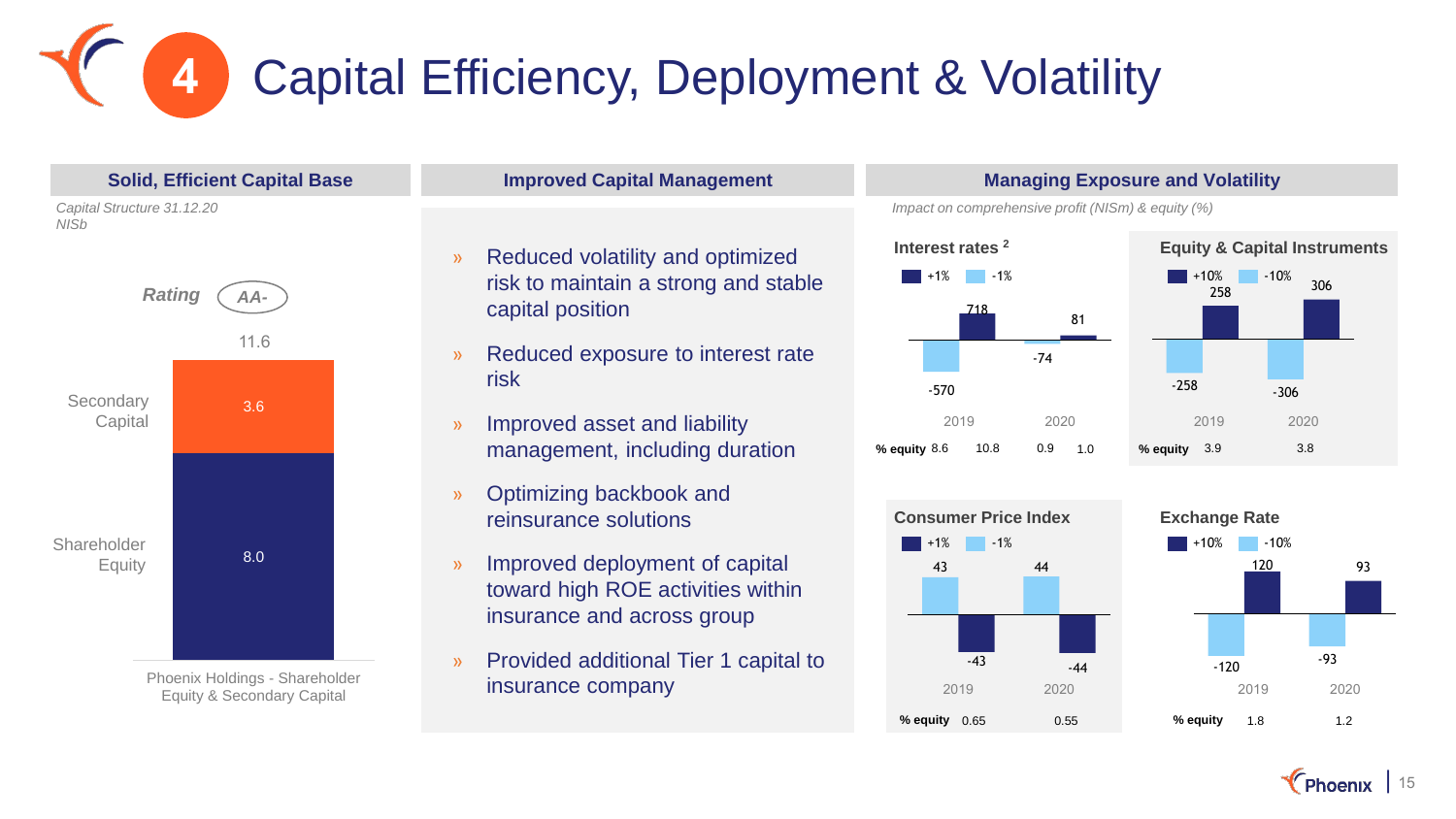

## **Priorities for 2021**

- Manage next Covid-19 phase carefully and proactively
- Continue strategic plan implementation
	- Accelerated growth
	- Innovation & efficiency
	- Active portfolio management (integration of Halman-Aldubi, explore additional opportunities for disciplined value creation)
	- Optimized capital deployment

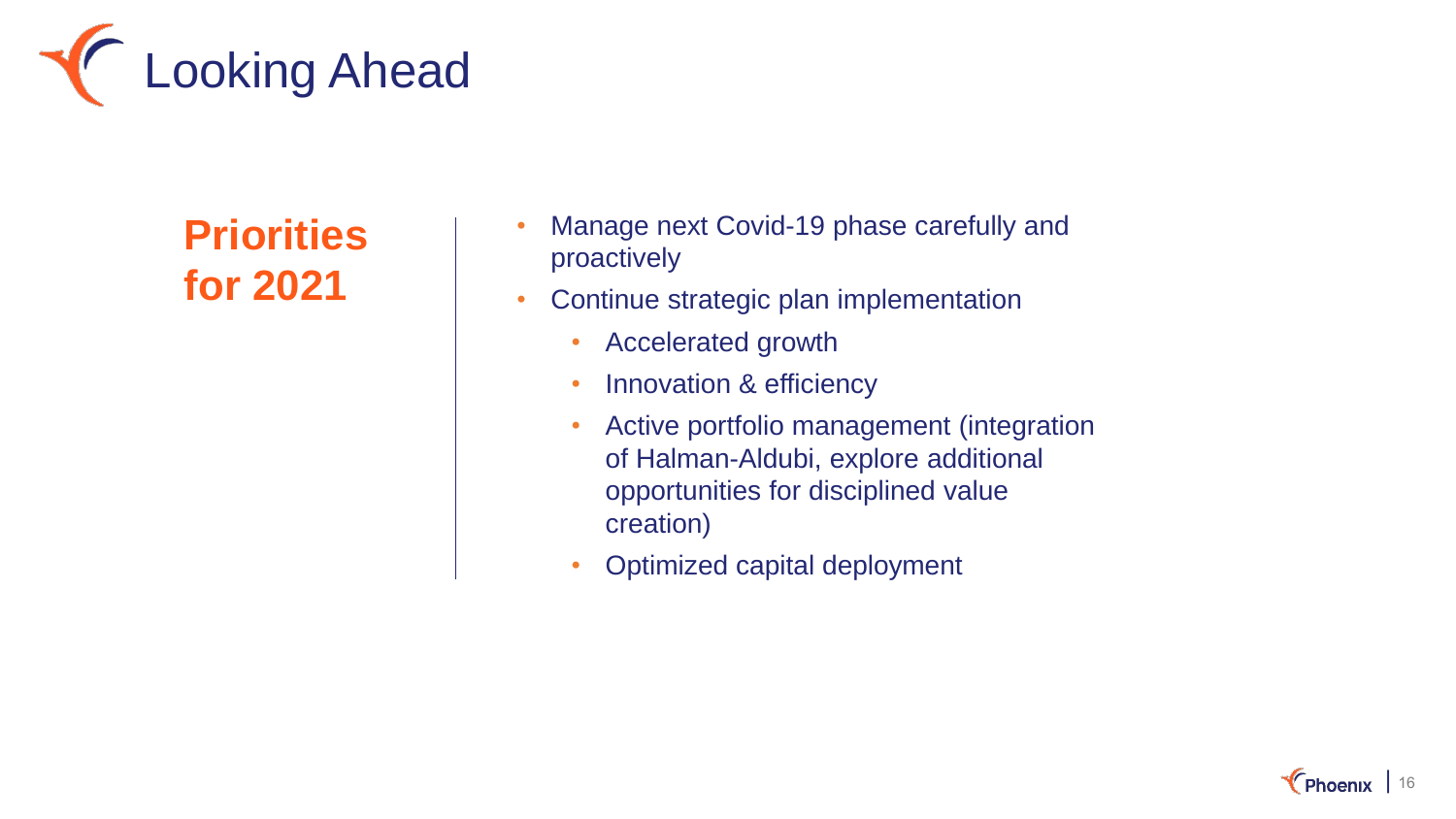



# Agenda > CEO Highlights

## **Financial Results Highlights**

Segment Breakdown

Investments

Appendix

**Glossary** 



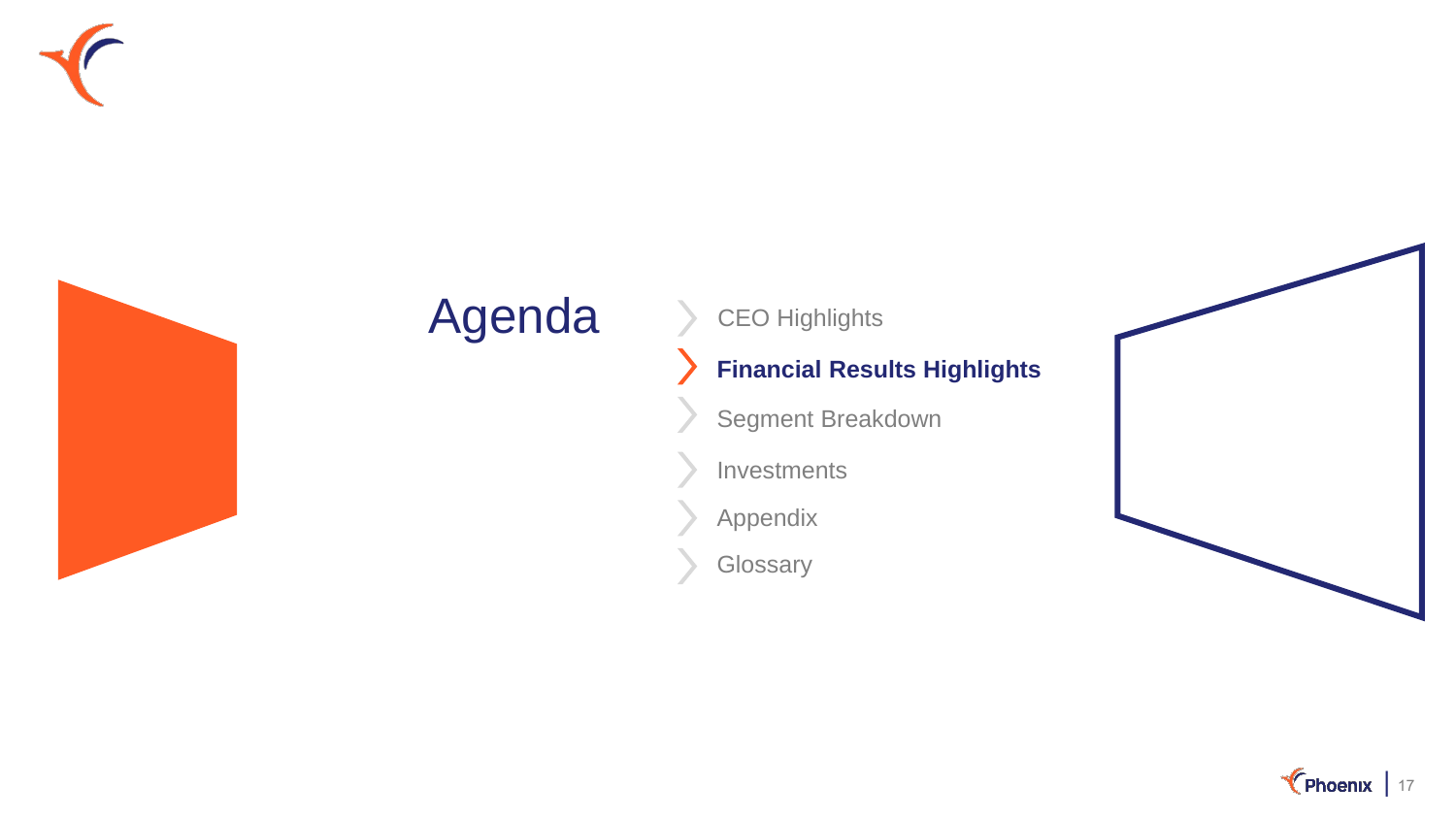

#### Comprehensive Income Drivers (NISm)

Q4/20 vs Q4/19 (NIS m)

#### Strong quarterly performance across activities, led by investments

#### **RESULTS**

- Investments Includes investment profits and variable management fees following portfolio recovery from COVID-19 market impact.
- Interest rate The effect of the interest rate reduction in Q4/20 is significantly lower in compared to Q4/19.
- Actuary Research Results In both periods, there was a deterioration in the underwriting results in health, with a higher subnational amount in Q4 2019.
- One-time profit in agencies segment as a result of obtaining control in Oren Mizrah - NIS 62M.

**Results**

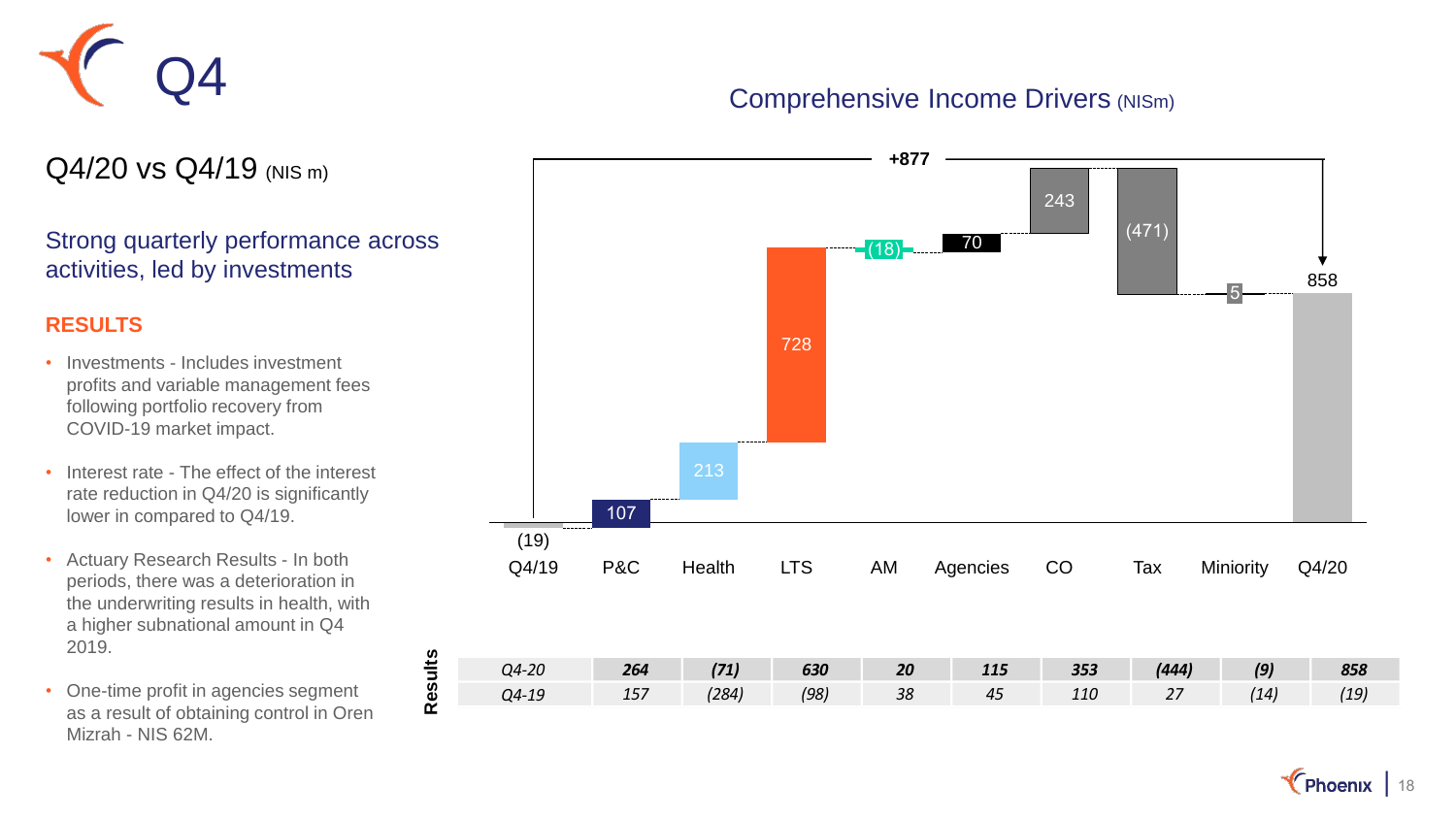

## 2020 Vs 2019 (NIS m)

#### Resilient performance led by continuous improvement of annual results

#### **RESULTS**

- **Profit generation across all group activities despite COVID-19 challenges**
- Led by capital markets recovery, and high resilience performance, AUM exceeded pre-crisis levels and maintained the upward trend post balance sheet date.
- Increase in gains in the reporting year compared to last year was positively affected by a total of NIS 1,121(\*) million as a result of the impact of the change in the risk-free interest rate curve and the illiquidity premium between the years.

### Comprehensive Income Drivers (NISm)

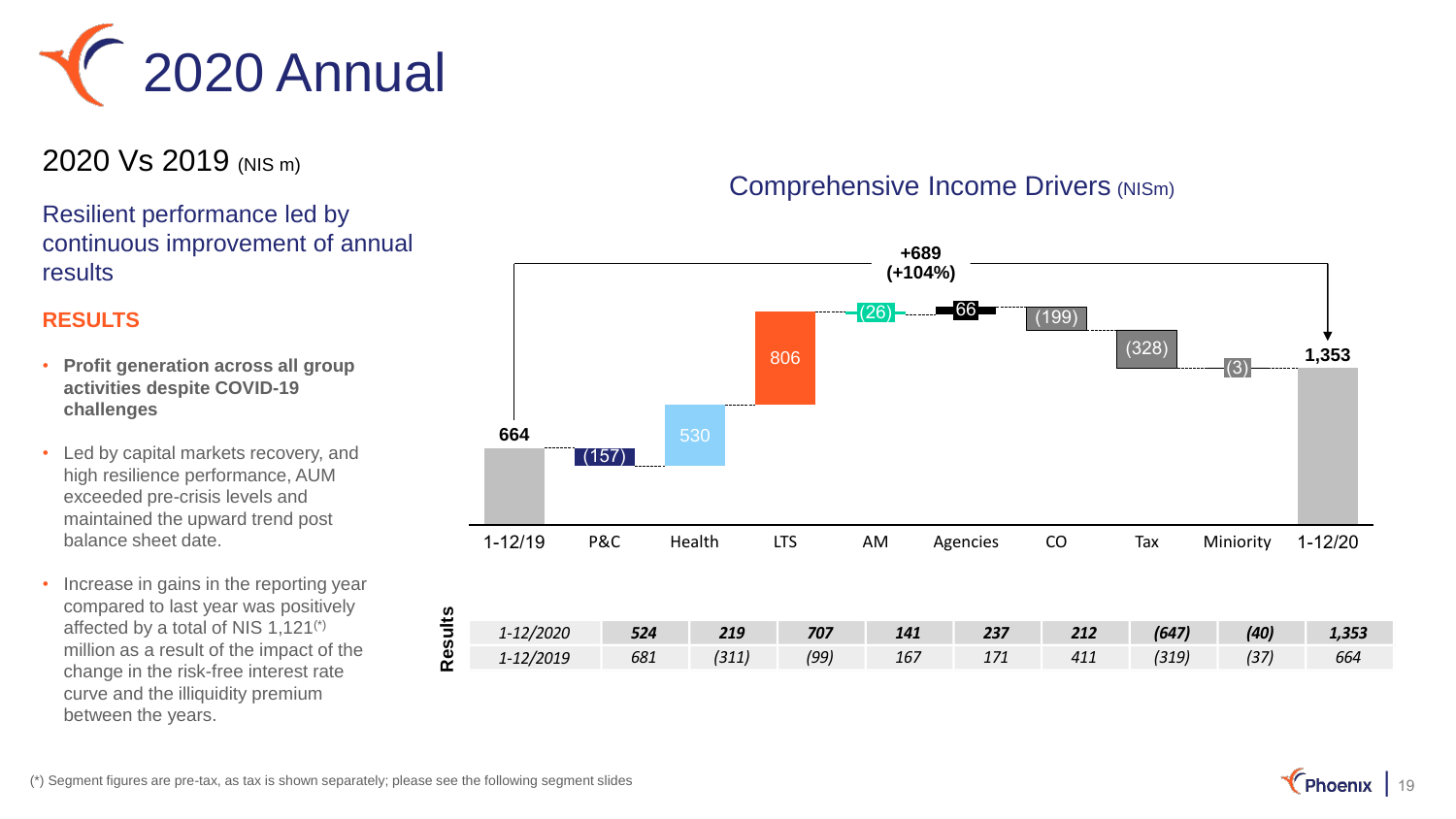

### 1-12/2020 (NIS m)

#### Strong profit generation across activities despite challenging year

- **Operational profit in 12M/20 totaled NIS 1,083m**
- Capital markets and interest influence in 12M/20 totaled NIS 957m
- AM and Agencies (core feebusinesses) operating income, independent from solvency regulations, in 12M/20 totaled NIS 317m
- Interest and others include one time profit from Oren-Mizrah NIS 62M (for influence on each segment please see the following segment slides).



#### 273 **2,040** 187 302 141 175 226 151 218 300 AM 56 **Investments** income (\*) Interest and others  $62$ 73 Insurance underwriting profit (\*) Agencies  $(61)$ Total profit 1-12/2020 CO **667 290 828 1,083 Operational profit 957 Capital market influence**



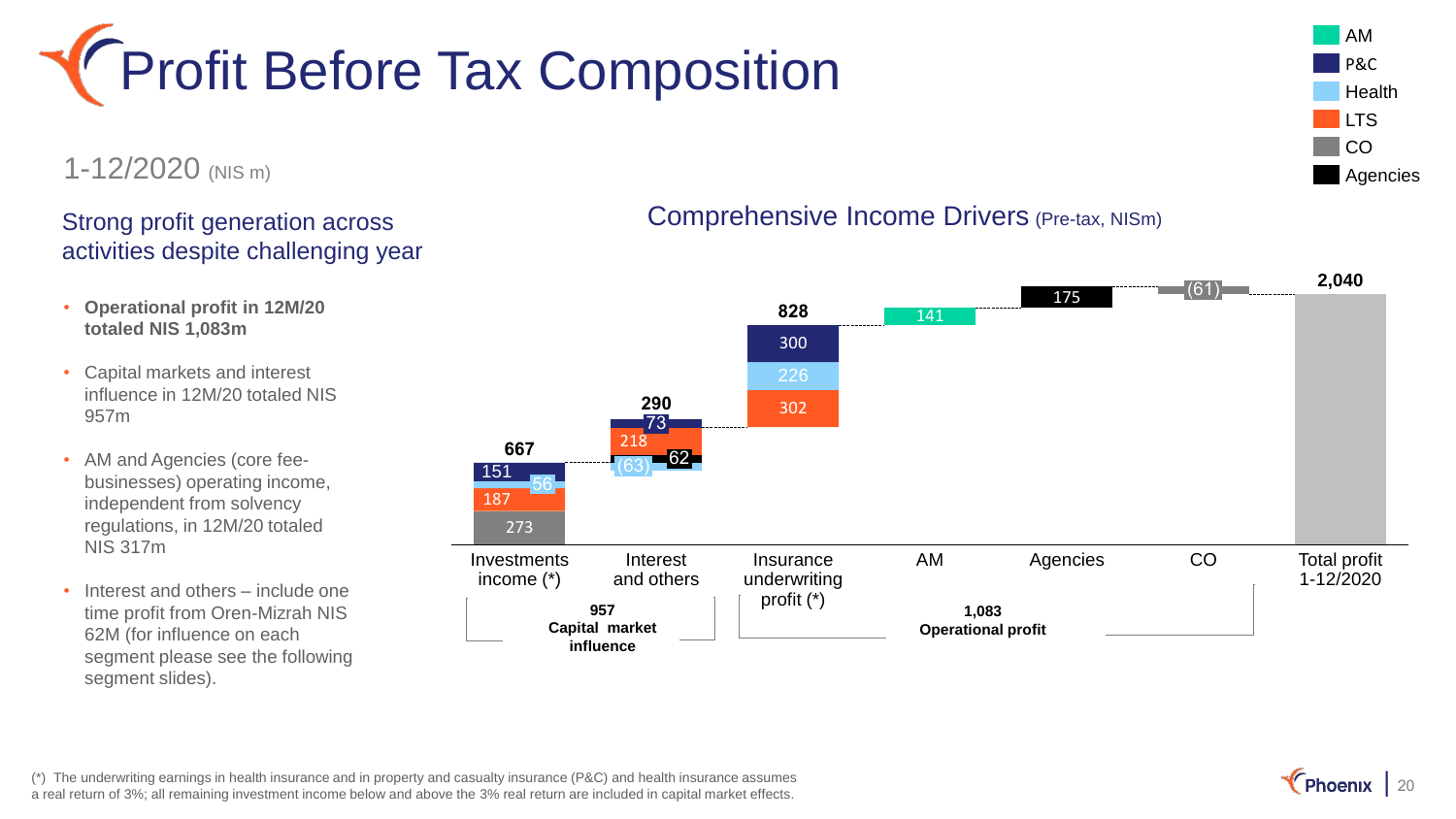



Decrease in premiums and benefit contributions, upward trend post balance sheet date

**Decline in premiums and benefit contribution driven by COVID-19 effects:**

- Life and LTS: Extensive unpaid leaves without contributions and premiums, shift from managers insurance to pensions; post balance increase of contributions in pension and provident
- Health: suspension of travel insurance and LTC, discontinuity of specific HMO coverage

**Strategic focus on risk-adjusted returns and growth of high-ROE businesses in 2020 and going forward**

#### **Premiums & Benefit Contribution (NISb)**



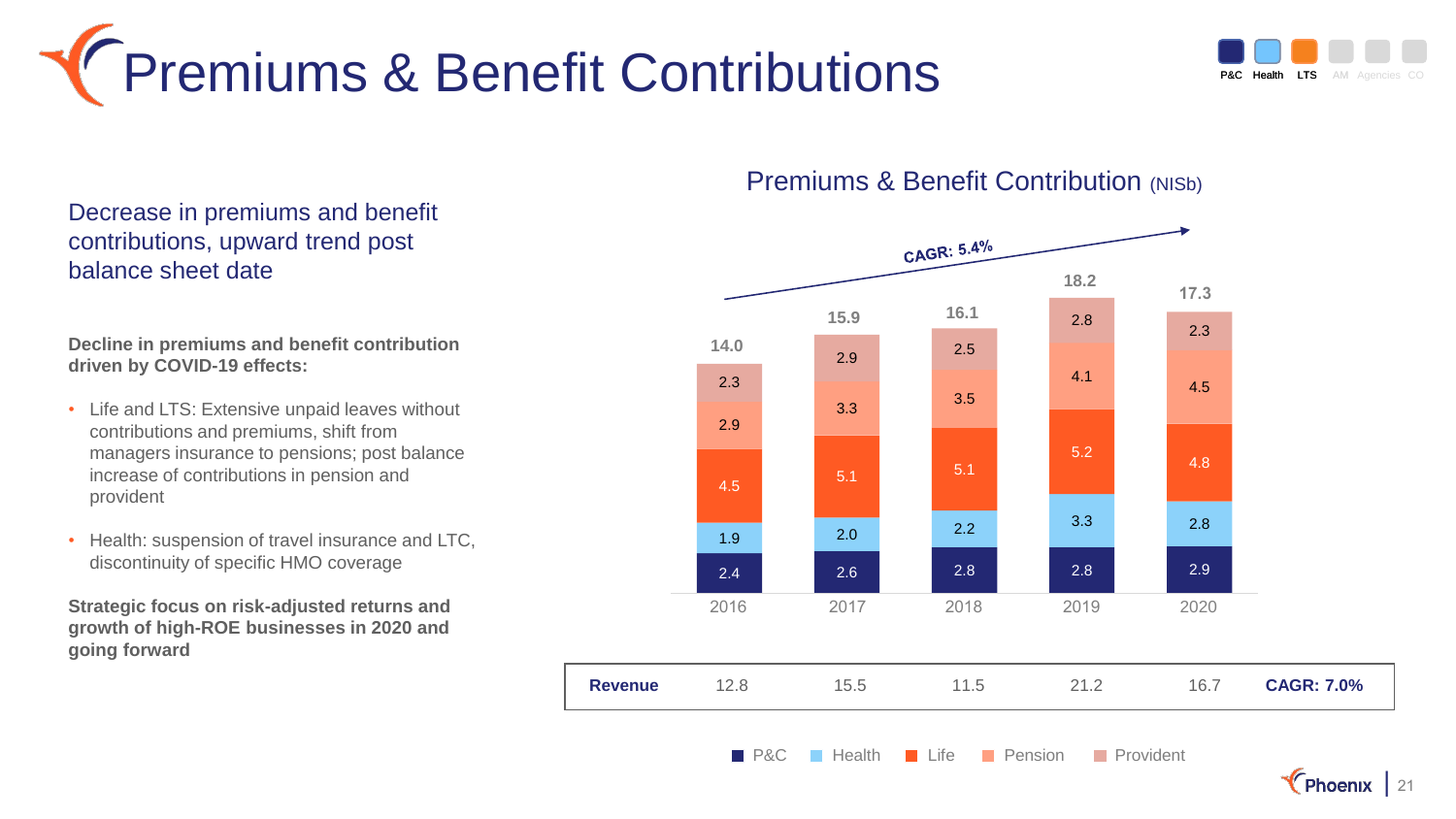



# Agenda > CEO Highlights

Financial Results Highlights

### **Segment Breakdown**

Investments

Appendix

**Glossary** 



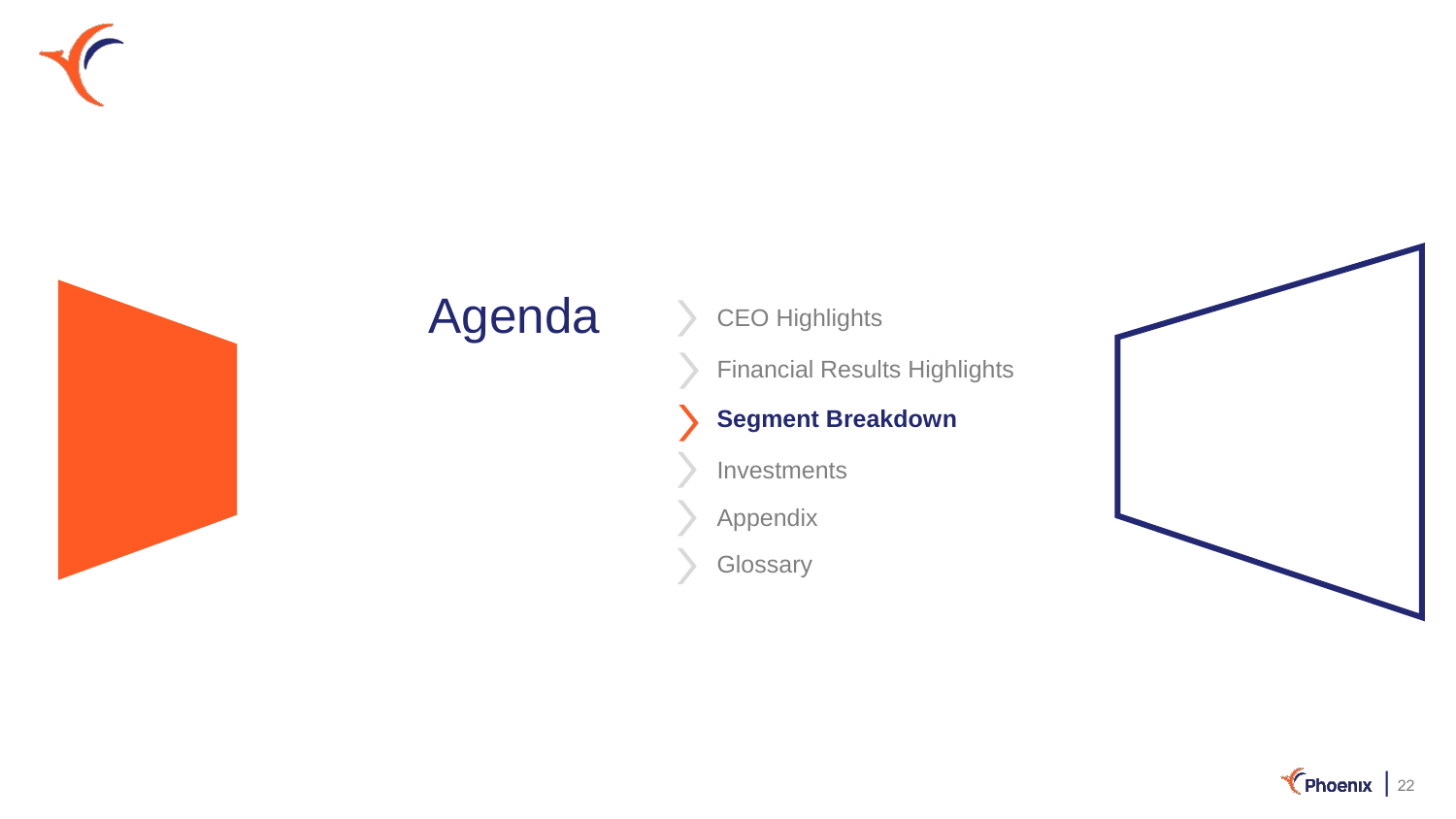



Lower comprehensive income resulted mainly from decrease in investments profit and Vinograd impact

#### **RESULTS**

- Company records NIS 524M in profit in 2020.
- The decrease in underwriting earnings in the reporting year compared to last year stemmed mainly from weather damage and from the losses in the flight cancellation subsegment due to the spread of COVID-19.
- The decrease in investment income in the reporting year compared to last year stemmed from lower investments yields.

#### Comprehensive Income Drivers (Pre-tax, NISm)



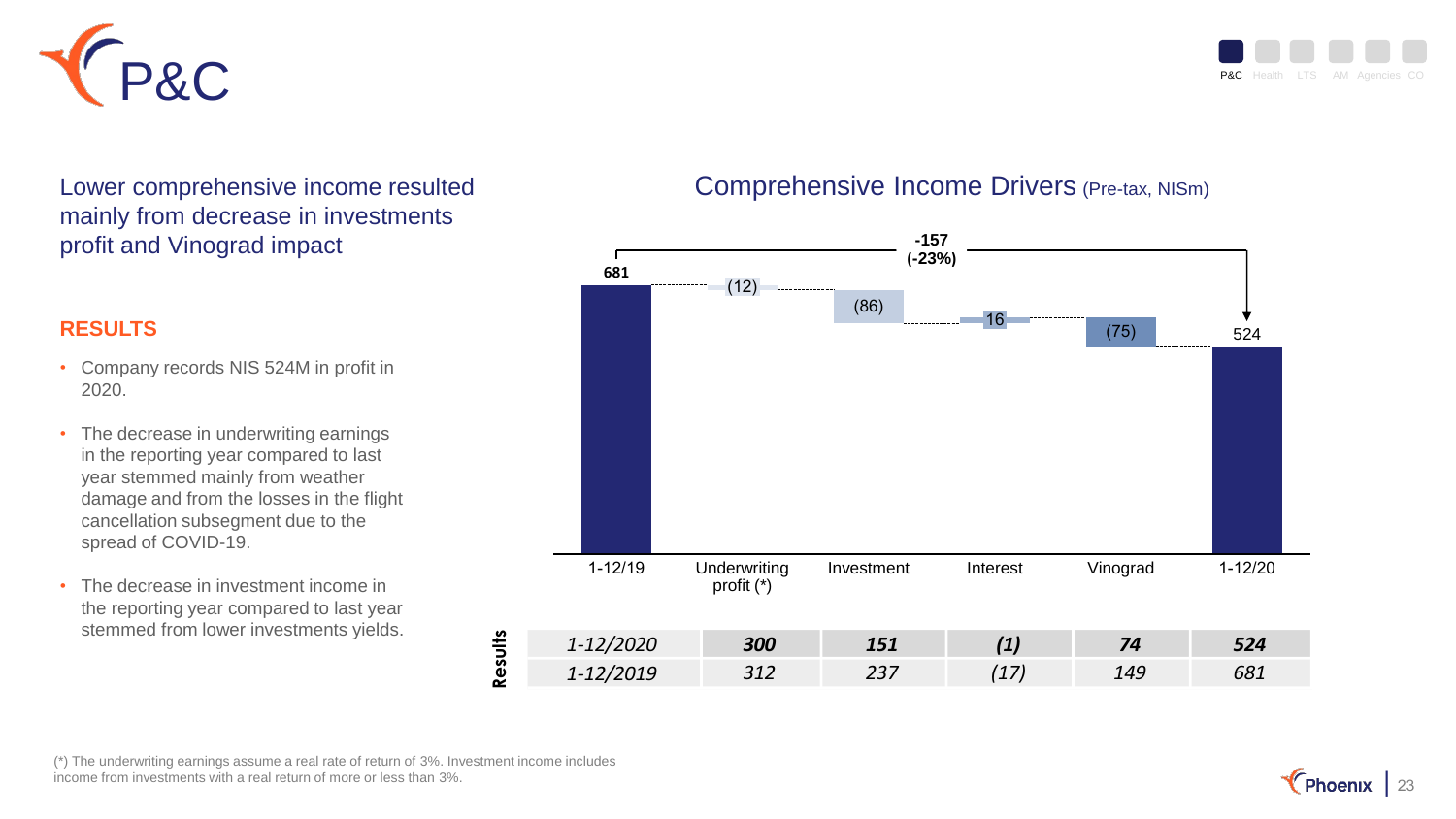



Increase in comprehensive profit driven by LAT reserve changes

#### **RESULTS**

- Company recorded NIS 219m in profit in 2020
- Underwriting profit
	- o 2019 influenced by increase in LAT reserve as a result of revising assumptions regarding cancellations, expenses, mortality rates and others for total of NIS 499m
	- o 2020 influenced by suspension of travel insurance and termination of an agreement for the provision of collective LTC insurance for the Meuhedet HMO, effect was partially offset by the frequency of claims
- LAT reserve changes due to initial application of regulatory amendments of the LAT circular and of the liquidity premium.
- The decrease in investment income in the reporting year compared to last year stemmed from lower investments yields

### Comprehensive Income Drivers (Pre-tax, NISm)



(\*) The underwriting earnings assume a real rate of return of 3%. Investment income includes income from own (nostro) investments above or below a 3% real return

(\*\*) Including all changes in interest rate and excess non-marketable assets in LAT only

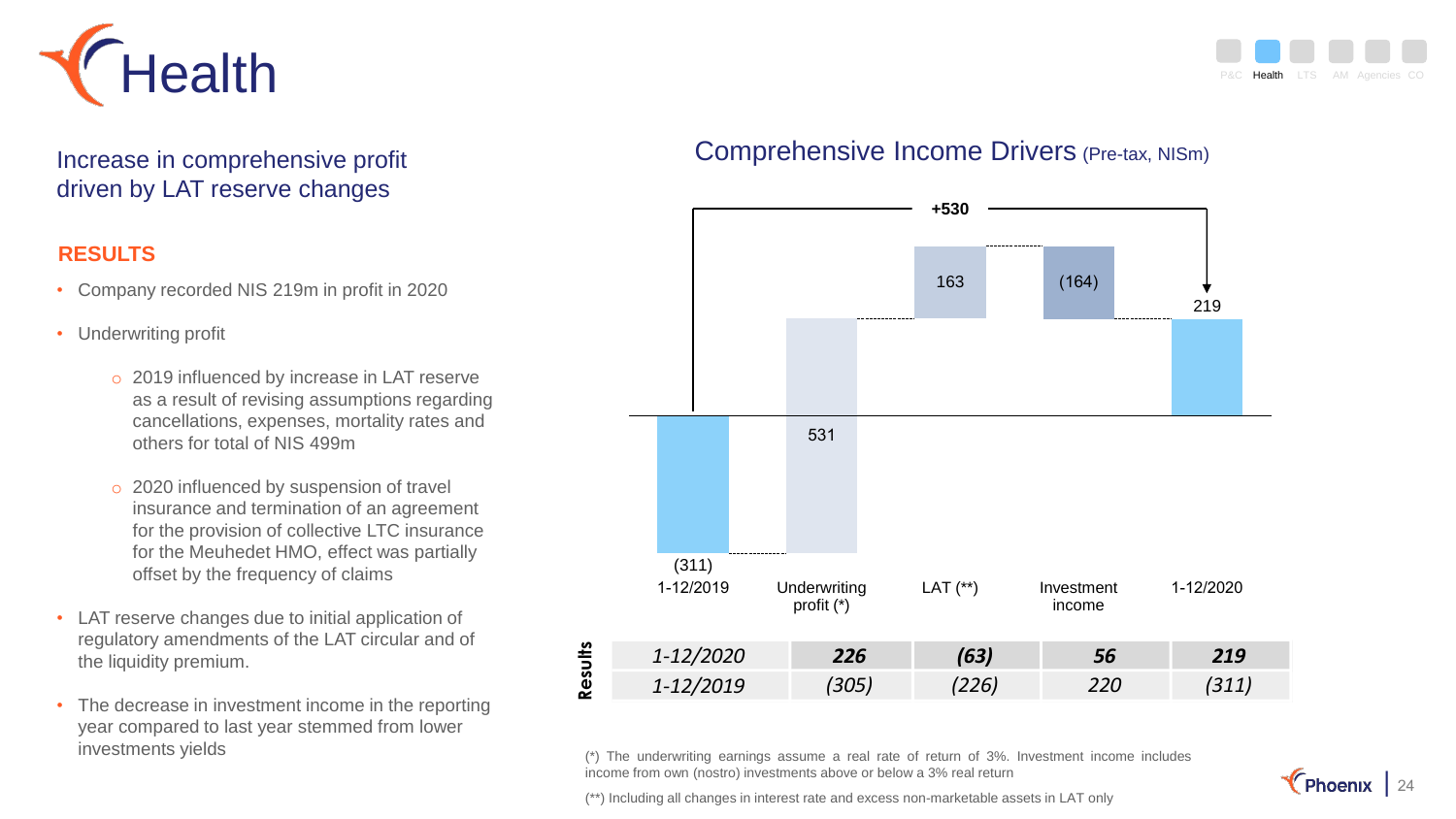



#### Comprehensive Income Drivers (Pre-tax, NISm)

**Results**  $(7)$   $\frac{1}{(15)}$   $\frac{1}{(15)}$   $\frac{1}{(15)}$   $\frac{1}{(15)}$   $\frac{1}{(15)}$   $\frac{1}{(15)}$   $\frac{1}{(15)}$   $\frac{1}{(15)}$   $\frac{1}{(15)}$   $\frac{1}{(15)}$   $\frac{1}{(15)}$   $\frac{1}{(15)}$   $\frac{1}{(15)}$   $\frac{1}{(15)}$   $\frac{1}{(15)}$   $\frac{1}{(15)}$   $\frac{1}{(15)}$   $\frac{1}{(15)}$ 828  $(15)$ **+806** (99) 1-12/19 Life Provident Pension 1-12/20 *1-12/2020 679 32 (4) 707 1-12/2019 (149) <sup>39</sup> <sup>11</sup> (99)*

Strong performance in Life LOB offset slightly by decrease in provident and pension funds

#### **RESULTS**

#### **Life**

- Strong results in Life compared to previous years due to differences in interest rate effects and K-factors
- Variable management fees were not collected up to Q3 due to negative yields, in Q4 management fees were collected

#### **LTS – Provident and Pension**

• The decrease in Pension and Provident profit of NIS 22M is mainly due to expense allocation

 $\sqrt{\ }$  Phoenix | 25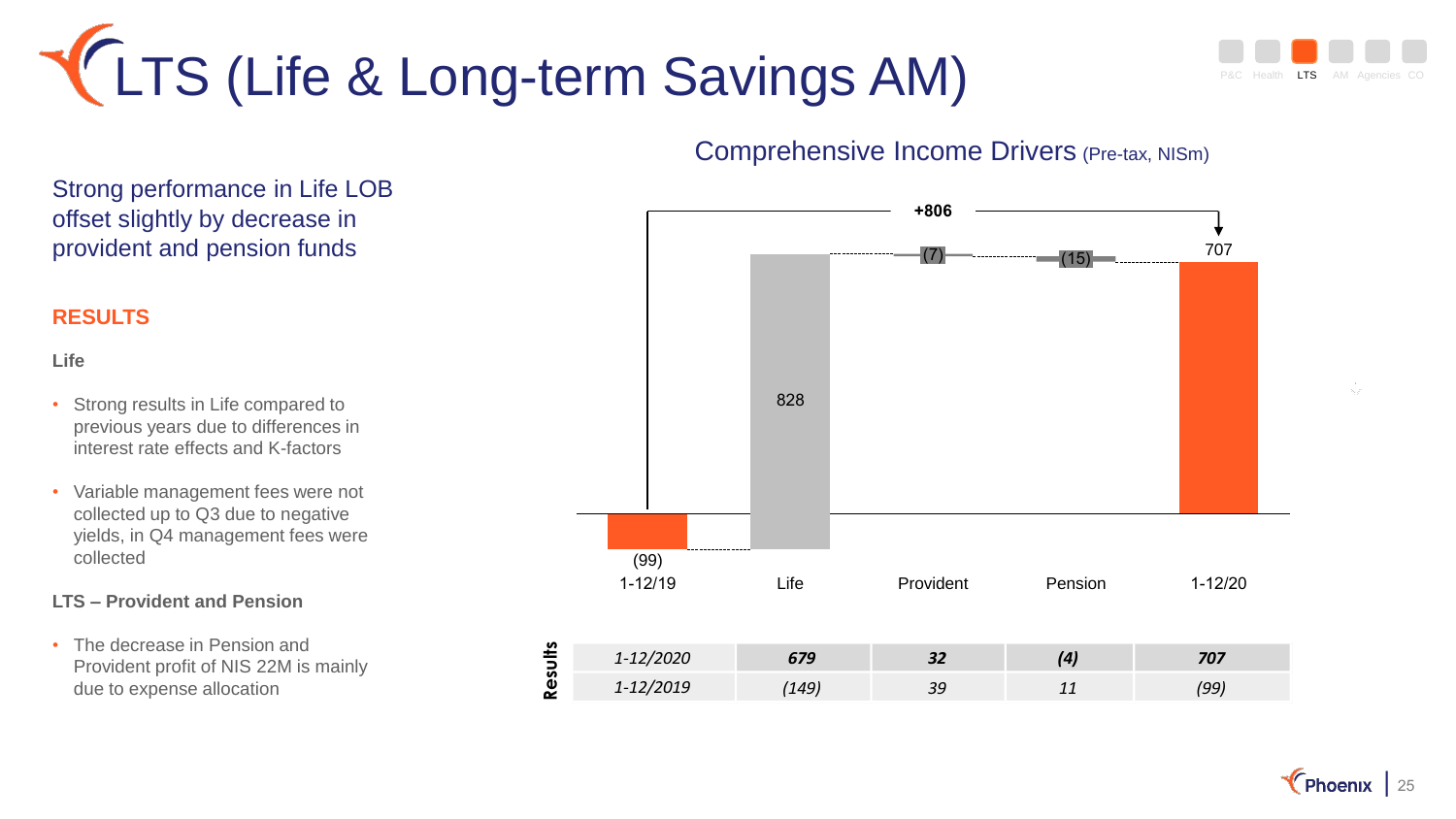



### Comprehensive Income Drivers (Pre-tax, NISm)



## Strong performance in Life LOB

#### **RESULTS**

- Variable management fees were not collected up to Q3 due to negative yields, in Q4 management fees were collected
- Investment income in the reporting period compared to last year decreased mainly due to the decrease in investment income stemming from the own (nostro) portfolio, net of the yield credited to policyholders in respect of guaranteed return policies
- Strong results in Life due to changes in interest rate and K-factors in 2020 compared to previous years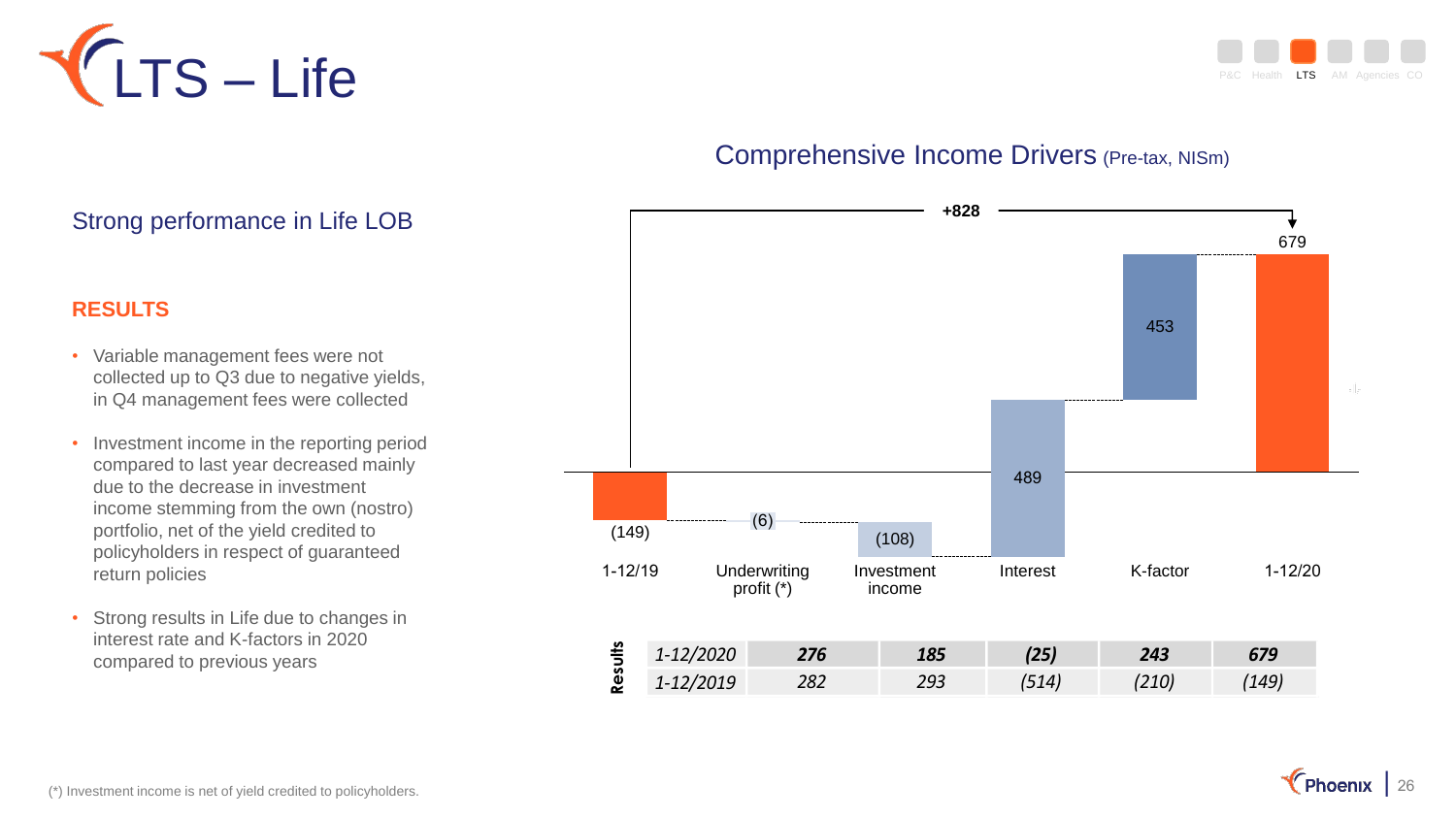

# LTS – Provident & Pension (Long-Term Savings AM) Comprehensive Income Drivers (Pre-tax, NISm)

Lower comprehensive profit resulted mainly from decrease in investments and Gmula (runoff product) profit

#### **RESULTS**

- An increase in management and general expenses due to changes in operational agreements.
- Underwriting profit decrease as a result of management fee reduction.



| ഛ<br>=<br>$\overline{\phantom{a}}$<br>S<br>Φ<br>$\sim$ | $-12$<br>72020          | $\sim$ | 171 | $- -$       |    | ZV |
|--------------------------------------------------------|-------------------------|--------|-----|-------------|----|----|
|                                                        | ווחר/ו<br>בבטגן:<br>--- | י רי   | 174 | $\sim$<br>ᆚ | -- | 4L |

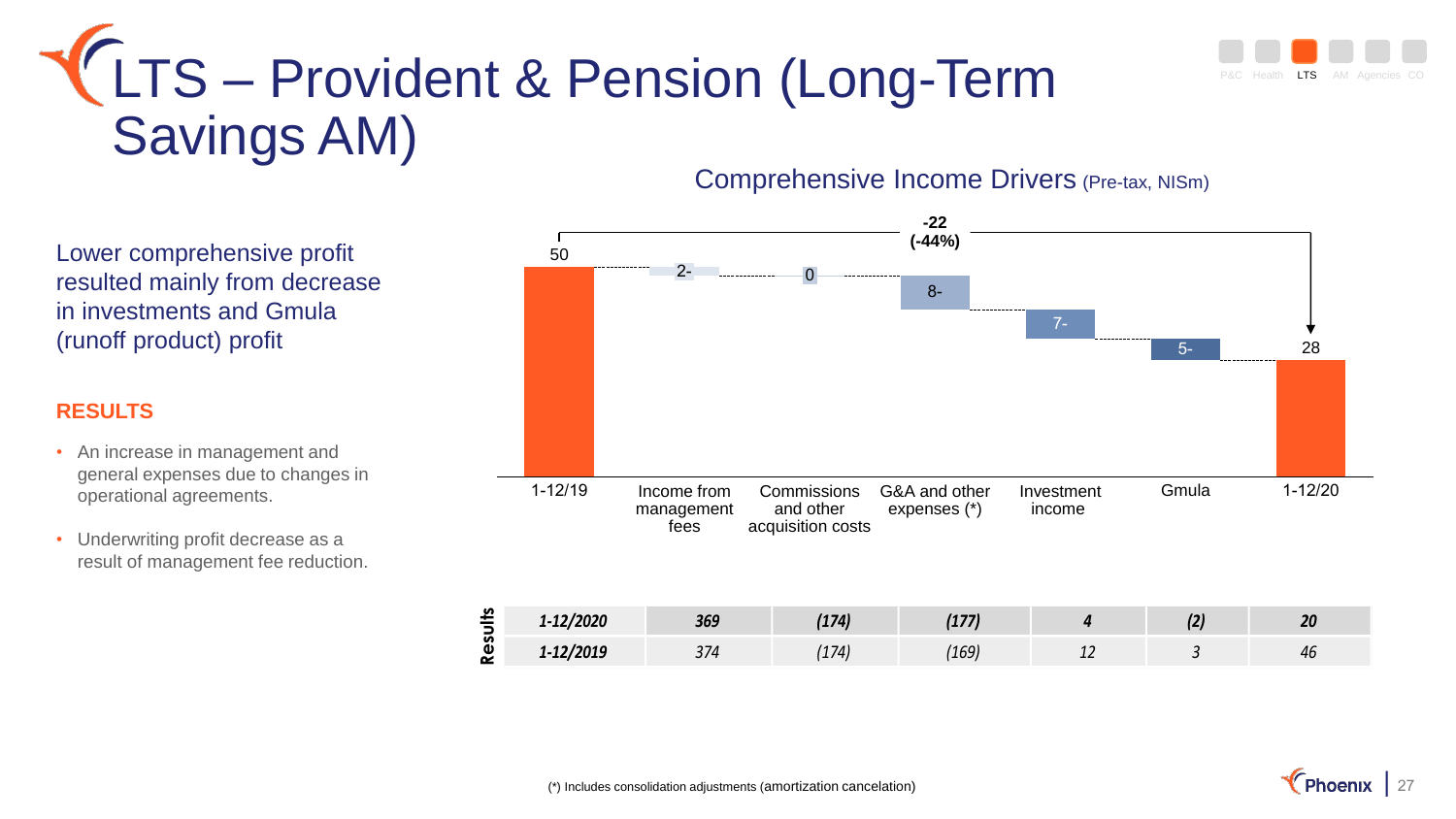



### Comprehensive Income Drivers (Pre-tax, NISm)



#### Excellence recorded strong profits despite COVID-19 challenges

#### **RESULTS**

- In spite of COVID-19, high profit mainly due to market maker and TASE member activity
- Accelerated growth in private brokerage activity as part of strategic plan
- The profit in the corresponding period included a one-time profit in the amount of NIS 29M due to obtaining control in investee
- As part of the company's strategy plan, an agreement was signed with the management of KSM
- Increase in variable compensation due strong performance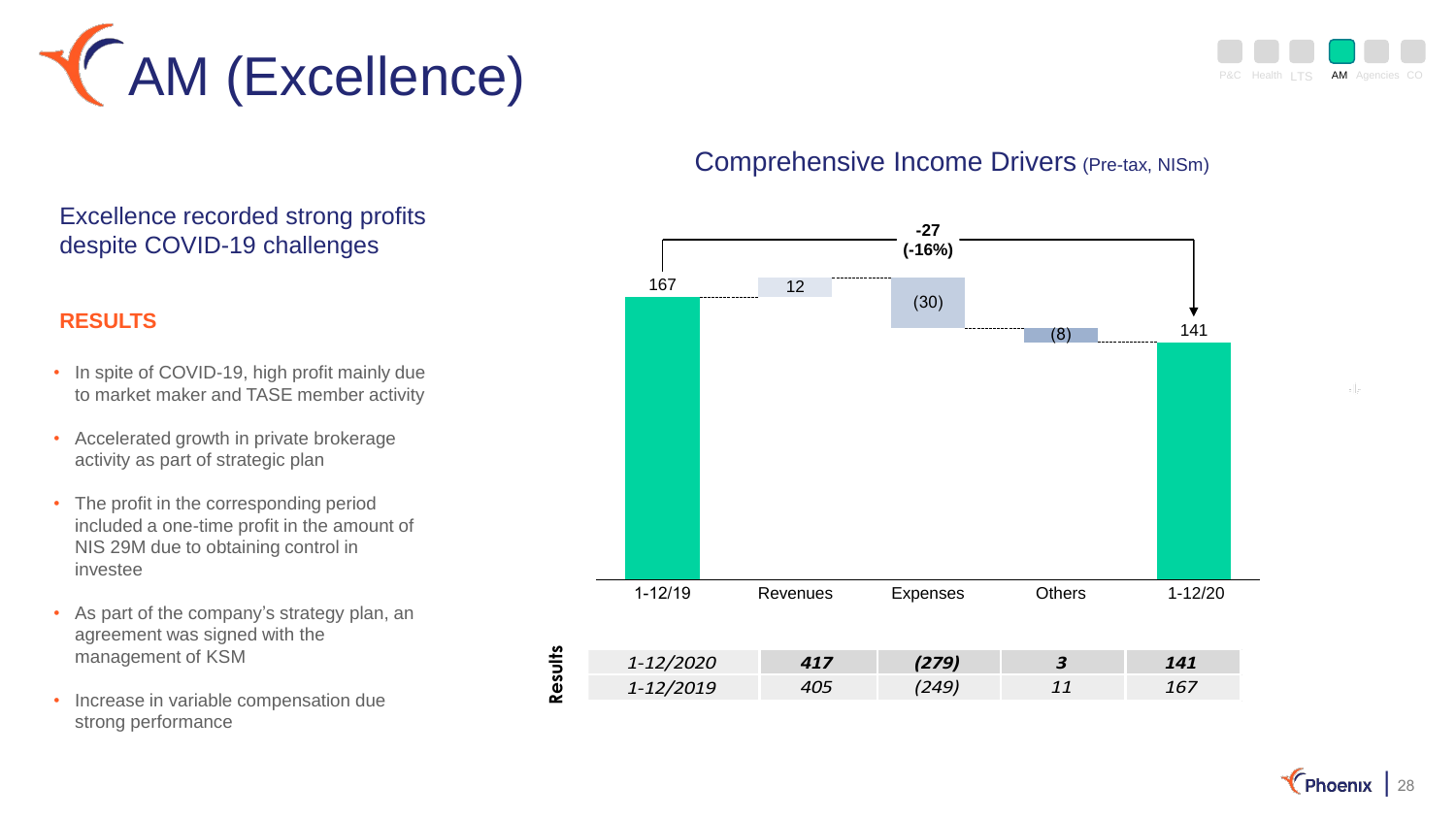



### Comprehensive Income Drivers (Pre-tax, NISm)



| $\sim$ lange<br><i>1-12/2020</i>                                                                                                                                                                                                                                                                                                    | 41/ | (251) |    | 237 |
|-------------------------------------------------------------------------------------------------------------------------------------------------------------------------------------------------------------------------------------------------------------------------------------------------------------------------------------|-----|-------|----|-----|
| $1 - \Gamma$<br>$\frac{1}{2}$ $\frac{1}{2}$ $\frac{1}{2}$ $\frac{1}{2}$ $\frac{1}{2}$ $\frac{1}{2}$ $\frac{1}{2}$ $\frac{1}{2}$ $\frac{1}{2}$ $\frac{1}{2}$ $\frac{1}{2}$ $\frac{1}{2}$ $\frac{1}{2}$ $\frac{1}{2}$ $\frac{1}{2}$ $\frac{1}{2}$ $\frac{1}{2}$ $\frac{1}{2}$ $\frac{1}{2}$ $\frac{1}{2}$ $\frac{1}{2}$ $\frac{1}{2}$ | 395 |       | -- |     |

#### High comprehensive profit mainly due to one-time income

#### **RESULTS**

- Comprehensive income increase of NIS 238M in 2020 compared to NIS 171M income in 2019.
- Most of the increase in profit is due to a one-time profit in the amount of NIS 62M due to obtaining control in the insurance agency Oren Mizrach, and signing a long term agreement with the company CEO.
- Income from this segment increase in the reporting year mainly as a result of growth and an increase in sales.

**Results**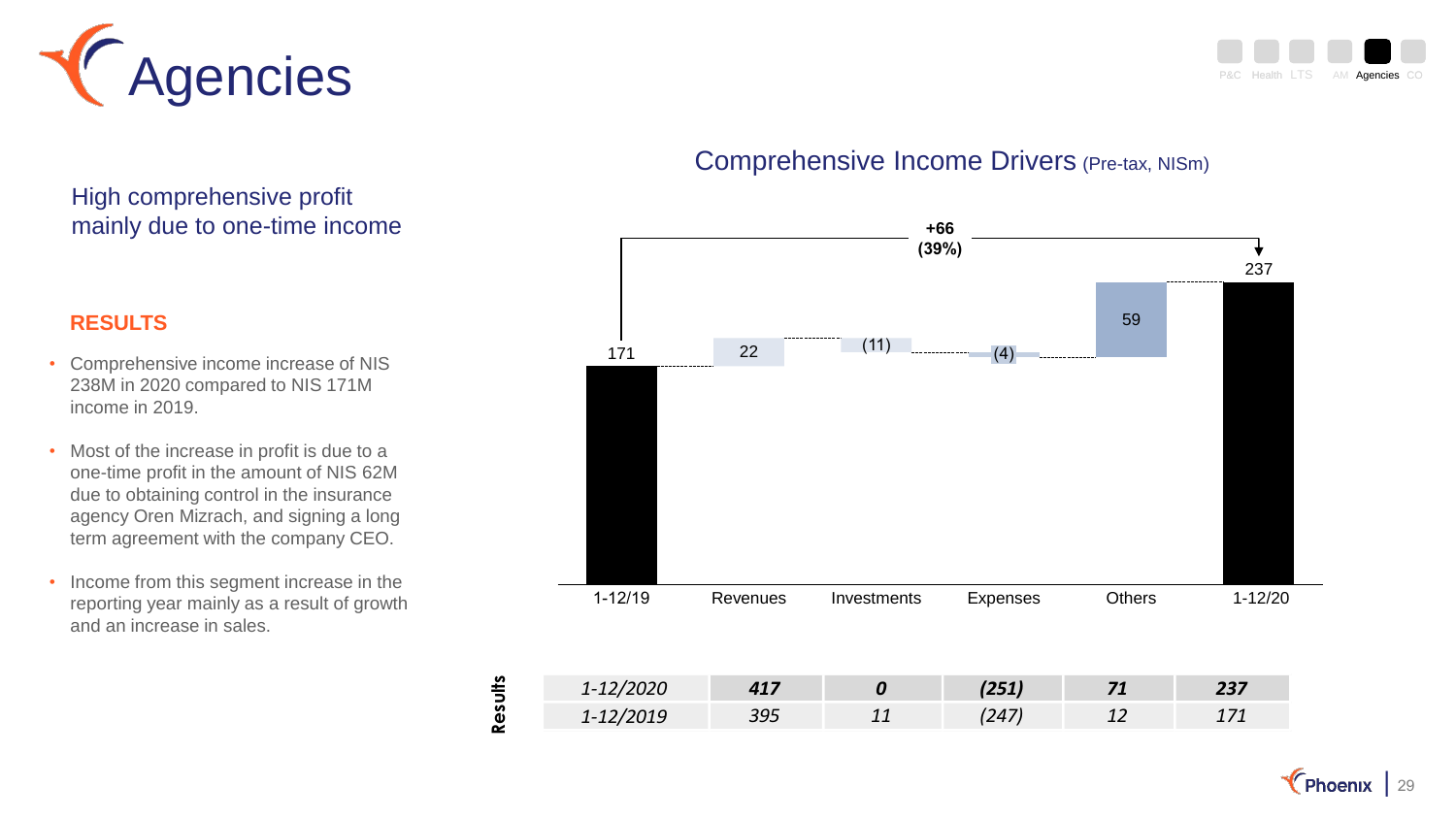



Lower profit driven by capital market due to COVID-19

#### **RESULTS**

**Investments**

• The decrease in investment income in the reporting year compared to last year stemmed from lower investments yields

#### **Subsidiaries and Other Activities**

- **AD 120:** reclassification of AD 120 under the health and life reserve as of 31/12/2019; the Phoenix is considering selling its control stake, and up to 100%
- **Gama:** intends to apply for prospectus publication permit; the Phoenix intends to purchase shares as part of the offering and increase its ownership stake to at least 50% on a fully diluted basis
- The Company expanded its bonds Series 4 and Series 5 to improve cash flow and purchase the entire shares of Halman-Aldubi Investment House; as part of the acquisition, the Company exercised full early redemption of all bonds (Series A) of Halman-Aldubi

### Comprehensive Income Drivers (Pre-tax, NISm)

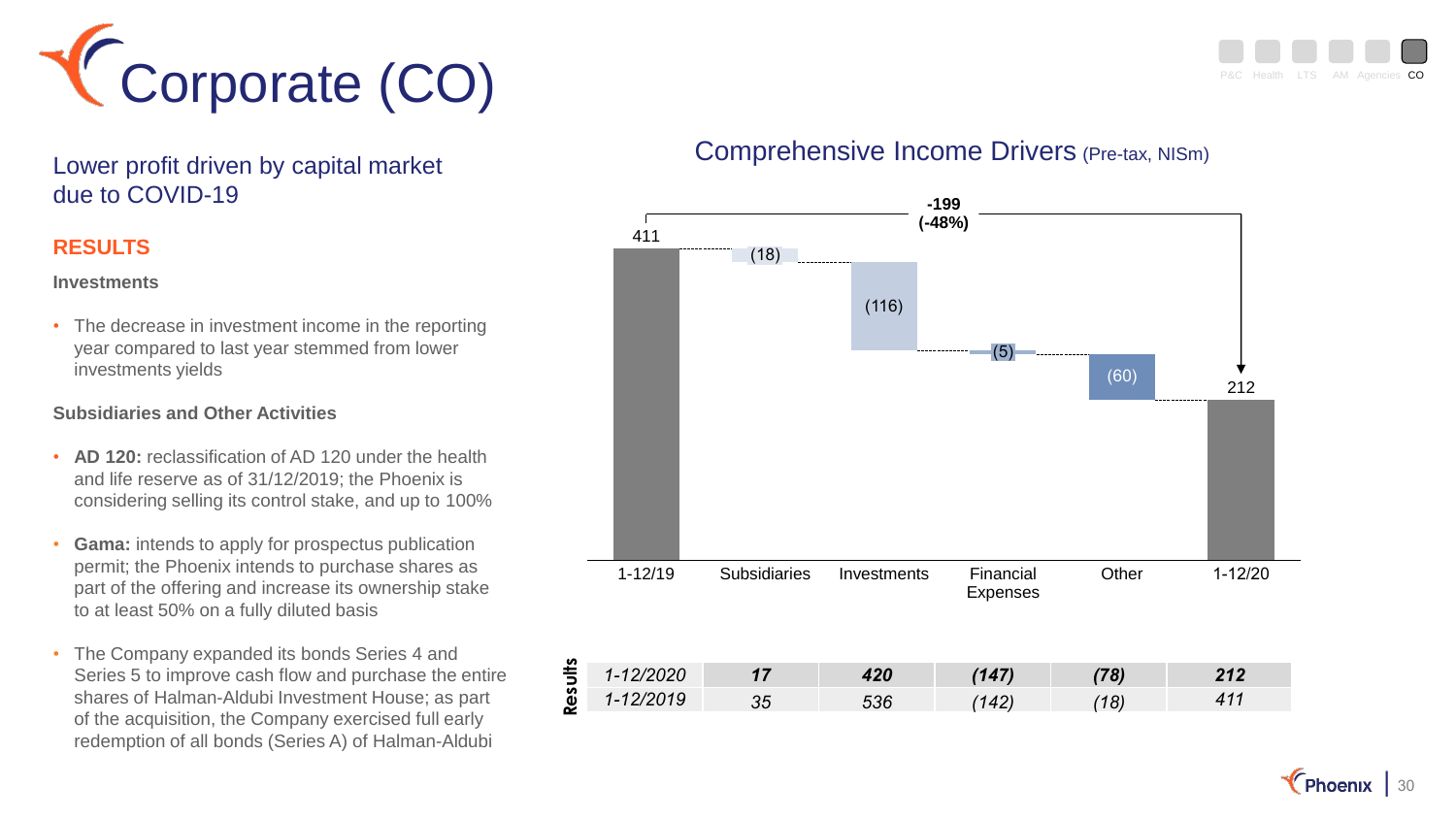



# Agenda > CEO Highlights

Financial Results Highlights

Segment Breakdown

### **Investments**

Appendix

**Glossary** 



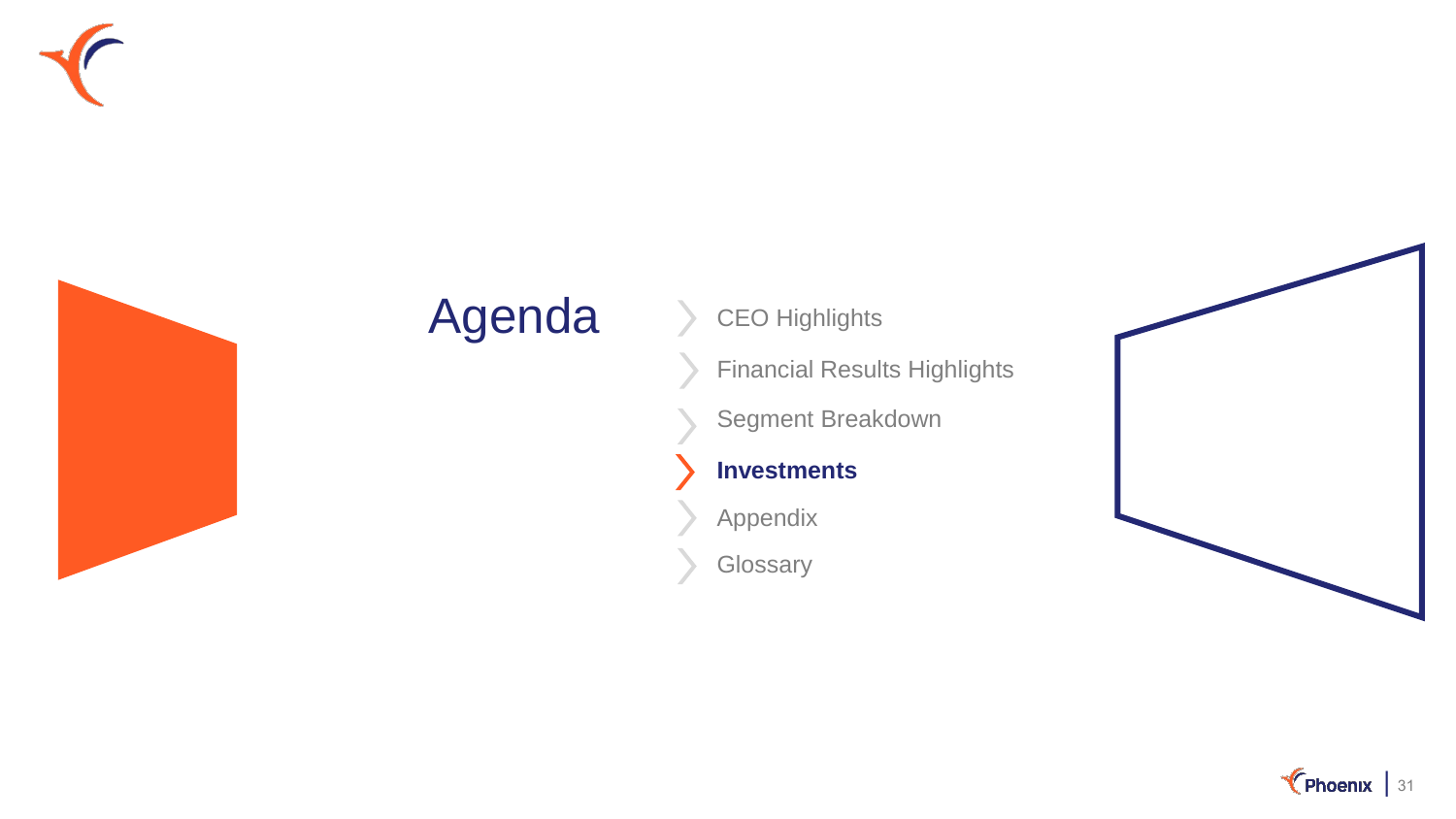



Main Market Indices

Israeli and international market volatility and uncertainty during 2020

- Results reflect improvement in income from investments
- Acceleration in productivity and efficiency from investments
- High profitability restored from global stocks
- Strengthening gains from local bonds

**Q4/19 Q4/20 1-12/19 1-12/20** 

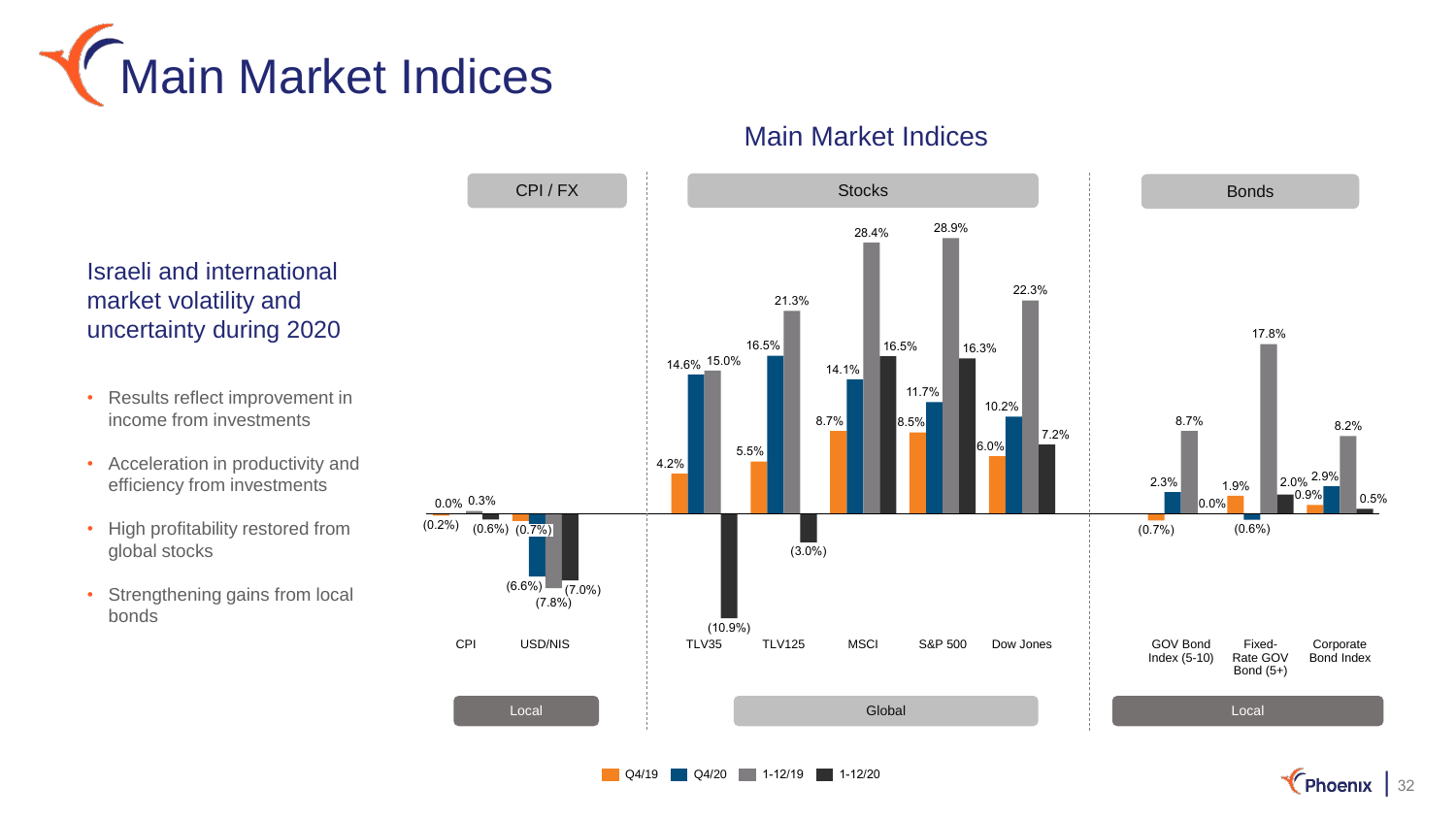



#### Q4/20 financial markets recovery and low global interest rates generate solid **OPM** Life Health P&C CO *Portfolio (NIS B)* 13.5 2.8 5.4 6.2 **Investments income pre Tax (NIS m)<sup>1</sup>** <sup>579</sup> <sup>102</sup> <sup>249</sup> **1,335** <sup>405</sup> **NIS m Nostro** 6.6% 8.9% 4.8% 9.1% 14.0% 4.4% 13.1% 16.8%  $6.7%$ 3.8% 8.2% 5.6% 6.7%  $2.0\%$  1.8 $\bar{\%}$  $6.1%$ 7.7% 2.0% 1.8% 2.9%  $4.2%$ 6.7% 4.2% 2.2% 4.3% 9.4% 5.3% 6.3% 1 *Rank:* **2 1**/5 **3**/5 **5**/12 **1**/5 **2**/5 **2**/5 3/12 Policies (1991-2003) **Pension** Funds Provident Funds • Nostro acceleration in income from Investments • OPM profitability increase in policies, pension funds and provident funds in FY 2020 compared to FY 2019

1) Refers to yields in the general plan

returns

Q4/19 Q4/20 1-12/19 1-12/20

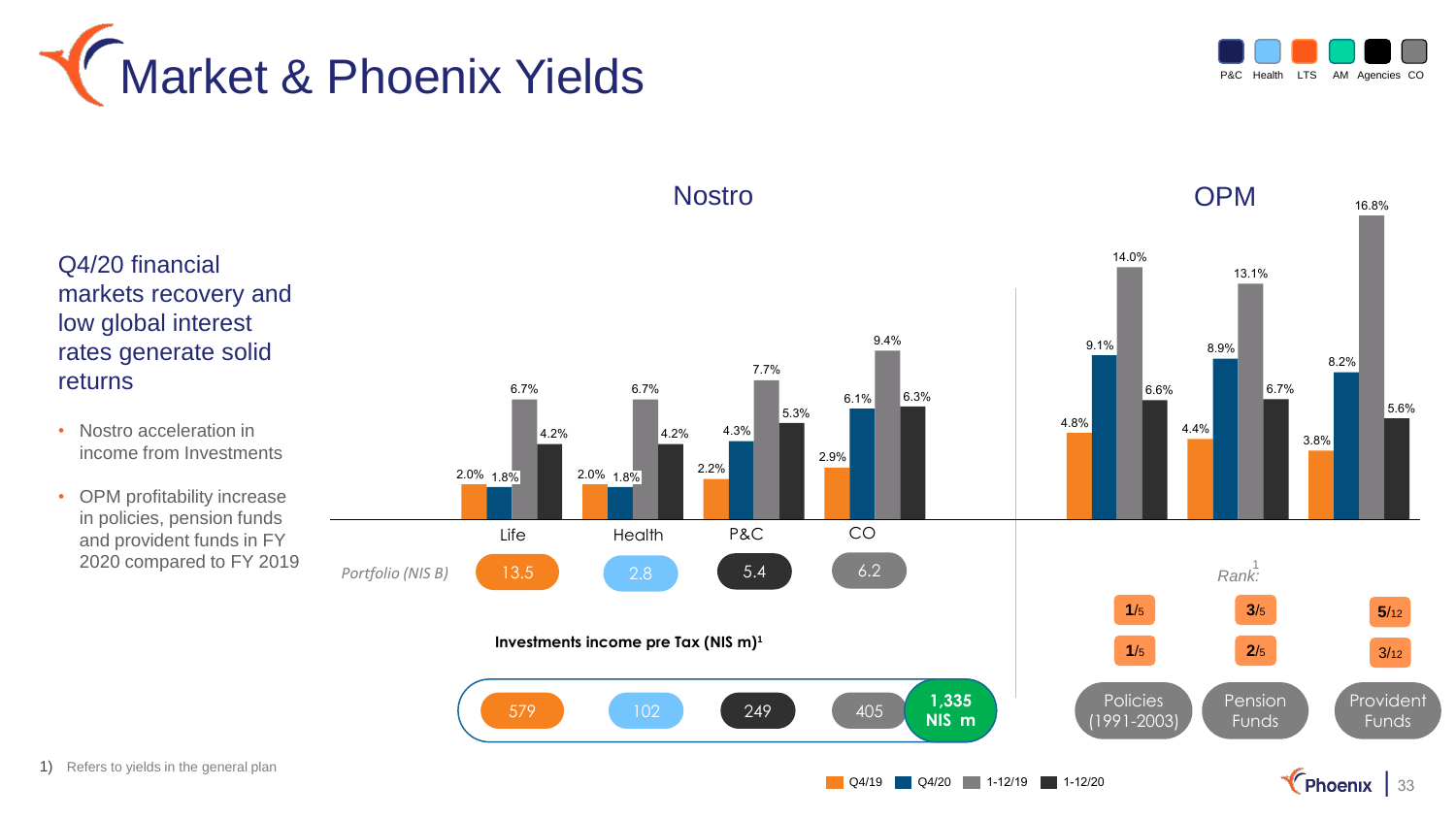



# Agenda > CEO Highlights

Financial Results Highlights

Segment Breakdown

Investments

**Appendix**

**Glossary** 



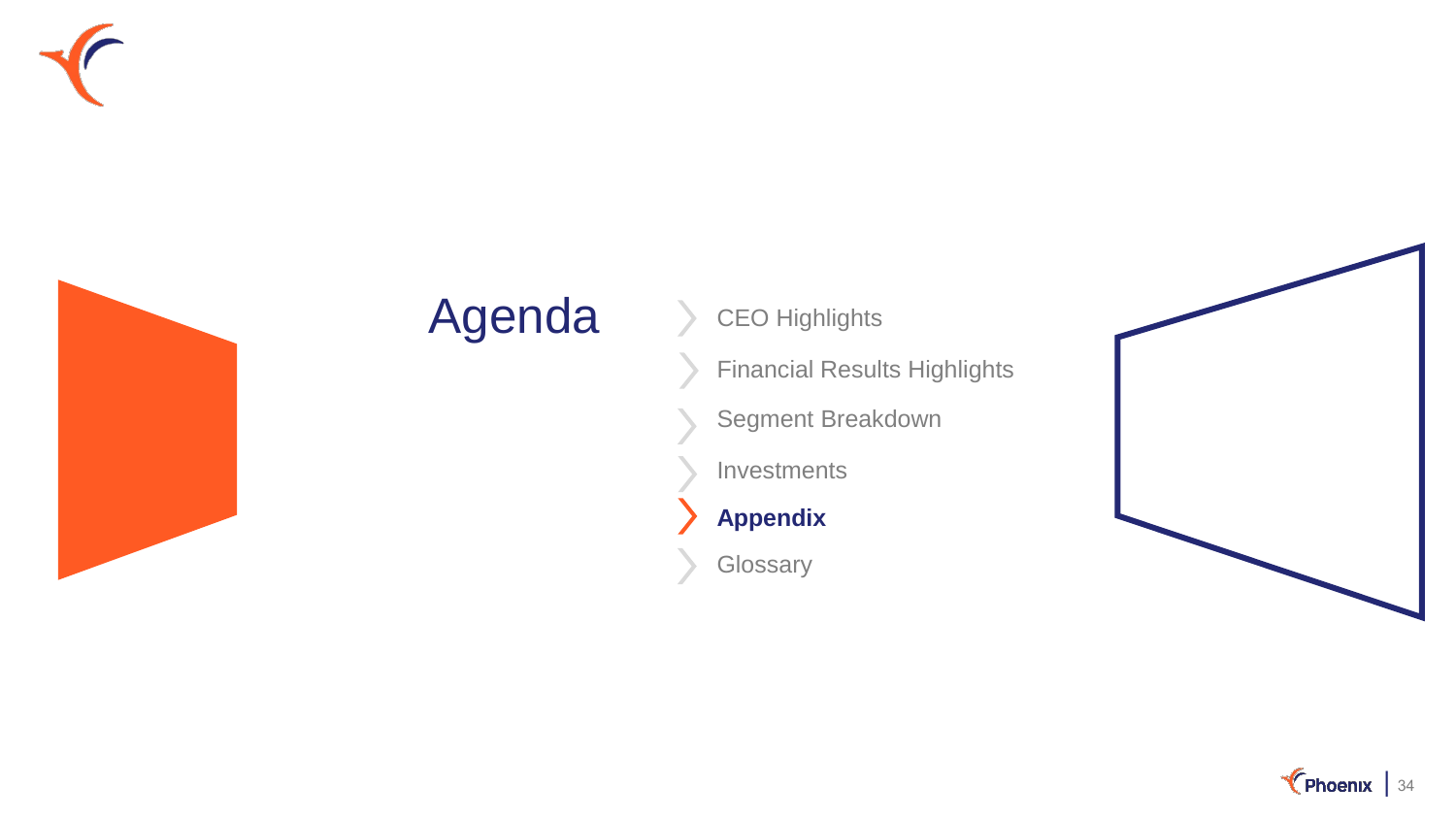



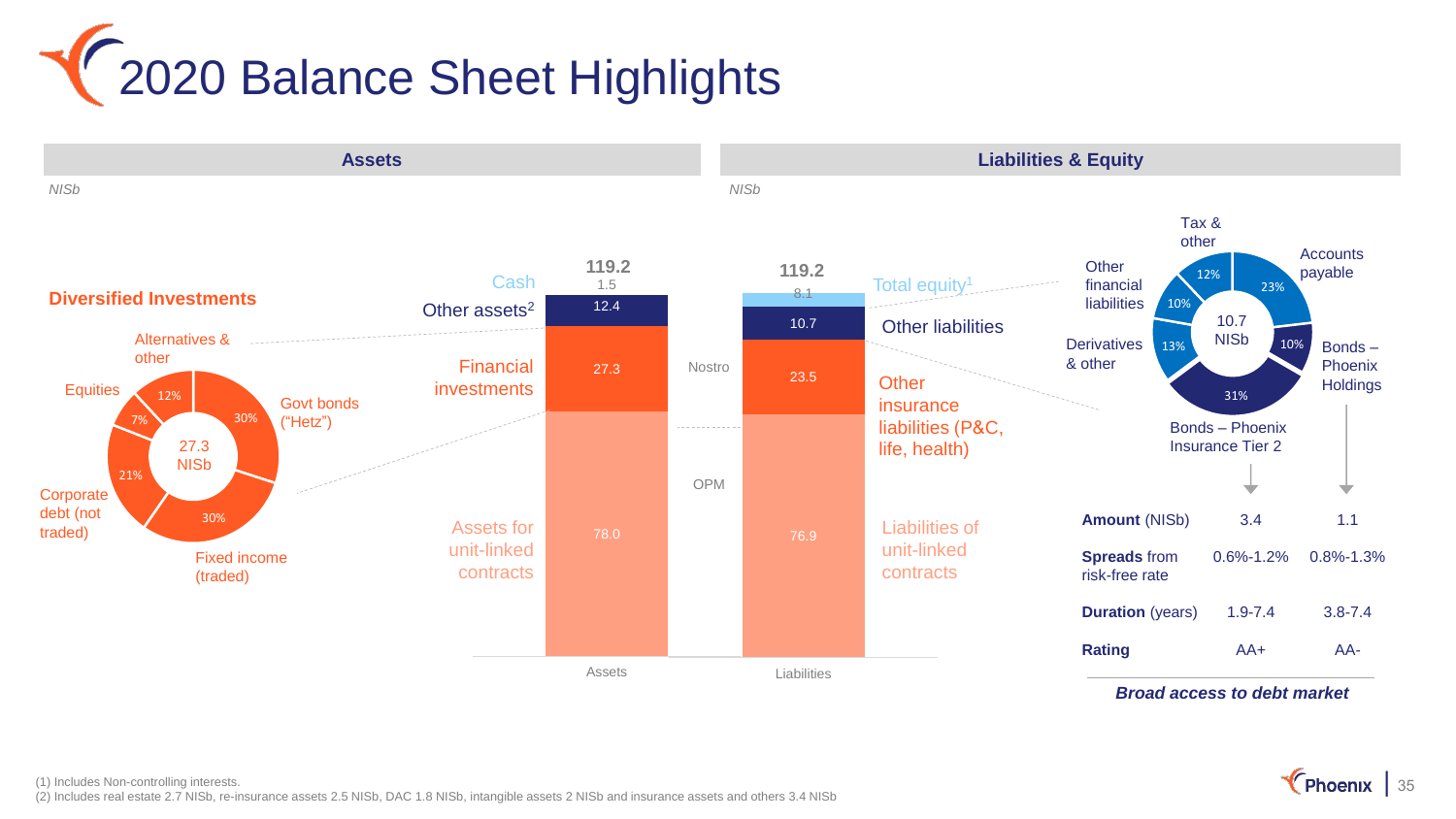



# Agenda > CEO Highlights

Financial Results Highlights

Segment Breakdown

Investments

Appendix

**Glossary**



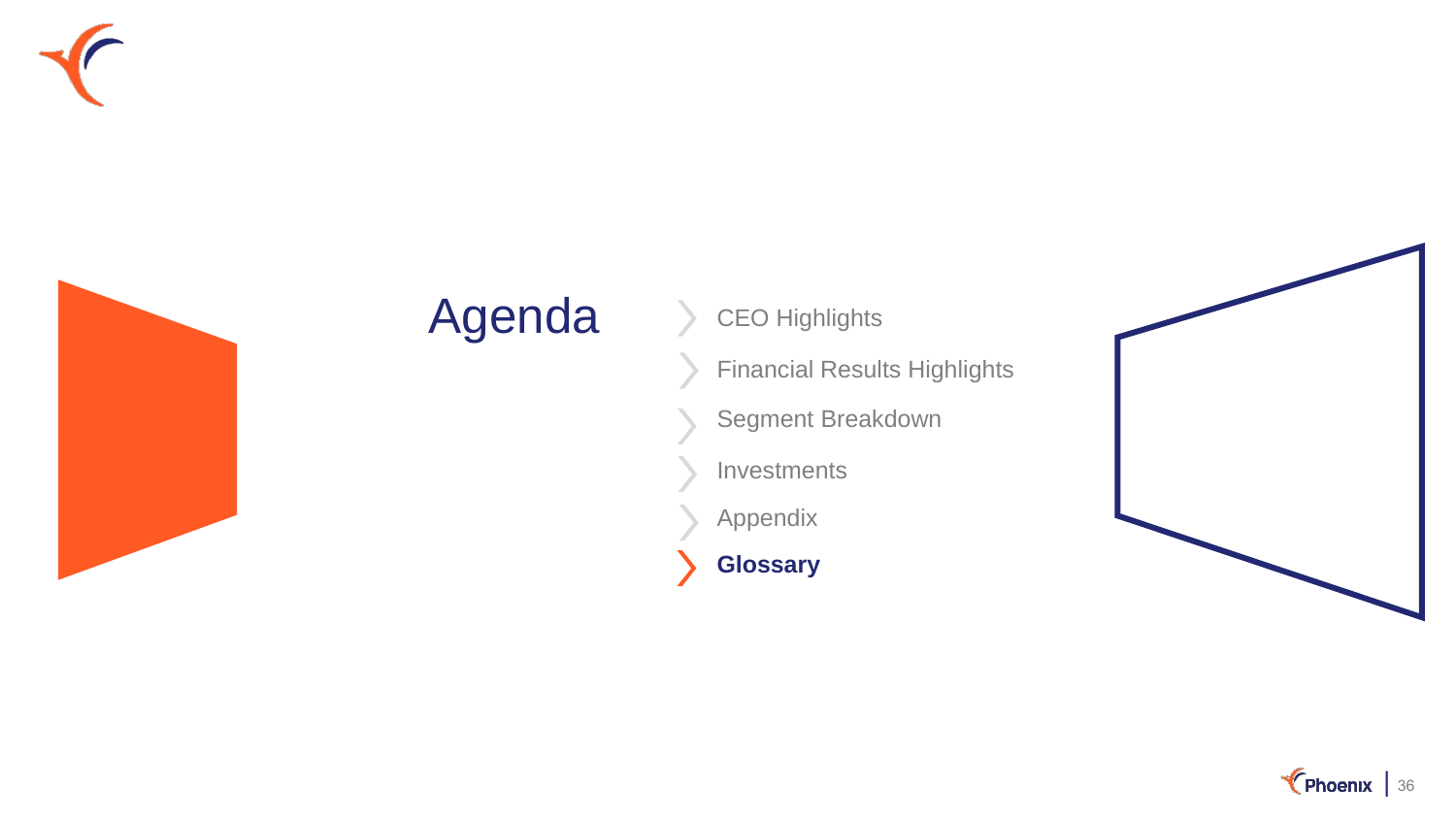

| <b>AM</b>                     | Asset Management; i.e. Excellence Nessuah                                                                                                      |
|-------------------------------|------------------------------------------------------------------------------------------------------------------------------------------------|
| <b>AUM</b>                    | Assets Under Management; the total market value of all the investments that are managed by the Group                                           |
| <b>Bps</b>                    | Basis Points; 1 basis points is .01%                                                                                                           |
| <b>CGU</b>                    | <b>Cost Generating Unit</b>                                                                                                                    |
| СI                            | Comprehensive Income                                                                                                                           |
| <b>CLR</b>                    | <b>Combined Loss Ratio</b>                                                                                                                     |
| <b>CO</b>                     | Corporate, Other and Consolidation                                                                                                             |
| <b>CPI</b>                    | Consumer Price Index; measures the average change of prices in an agreed upon basket of consumer goods and services over time                  |
| <b>CSM</b>                    | <b>Contractual Service Margin</b>                                                                                                              |
| <b>D&amp;O</b>                | Directors and Officers Liability Insurance                                                                                                     |
| <b>DAC</b>                    | <b>Deferred Acquisition Cost</b>                                                                                                               |
| <b>ESOP</b>                   | Employee Stock Ownership Plan; workplace benefit program, that provides the employees with ownership interest in the company.                  |
| <b>ETF</b>                    | Exchange Traded Fund; an open end, tradable basket of securities that tracks an underling index, sector, or security type                      |
| <b>Fixed-Rate Gov Bonds</b>   | A government issued bond for which the interest income payment is agreed upon and does not change                                              |
| <b>FX</b>                     | Foreign Exchange Currency                                                                                                                      |
| Gama                          | Financial services and credit company owned by the Phoenix Group                                                                               |
| <b>Illiquidity Premium</b>    | or Liquidity Premium; premium demanded by investors when any given security cannot be easily converted into cash for its fair<br>market value. |
| <b>IMF</b>                    | <b>International Monetary Fund</b>                                                                                                             |
| <b>Index Linked Gov Bonds</b> | A government issued bond for which the interest income payment is related (or linked) to the CPI                                               |
| <b>LAT</b>                    | <b>Liability Adequacy Test</b>                                                                                                                 |
| <b>Liquidity Premium</b>      | See Illiquidity Premium                                                                                                                        |
| <b>LOB</b>                    | <b>Line of Business</b>                                                                                                                        |
| <b>LTC</b>                    | Long Term Care insurance; typically helps pay for costs associated with long term care                                                         |
| <b>LTS</b>                    | Long Term Services; including but not limited to Life, Provident and Pension funds                                                             |
| <b>Marketable Securities</b>  | Liquid financial assets that can be quickly converted into cash; most are trading assets                                                       |

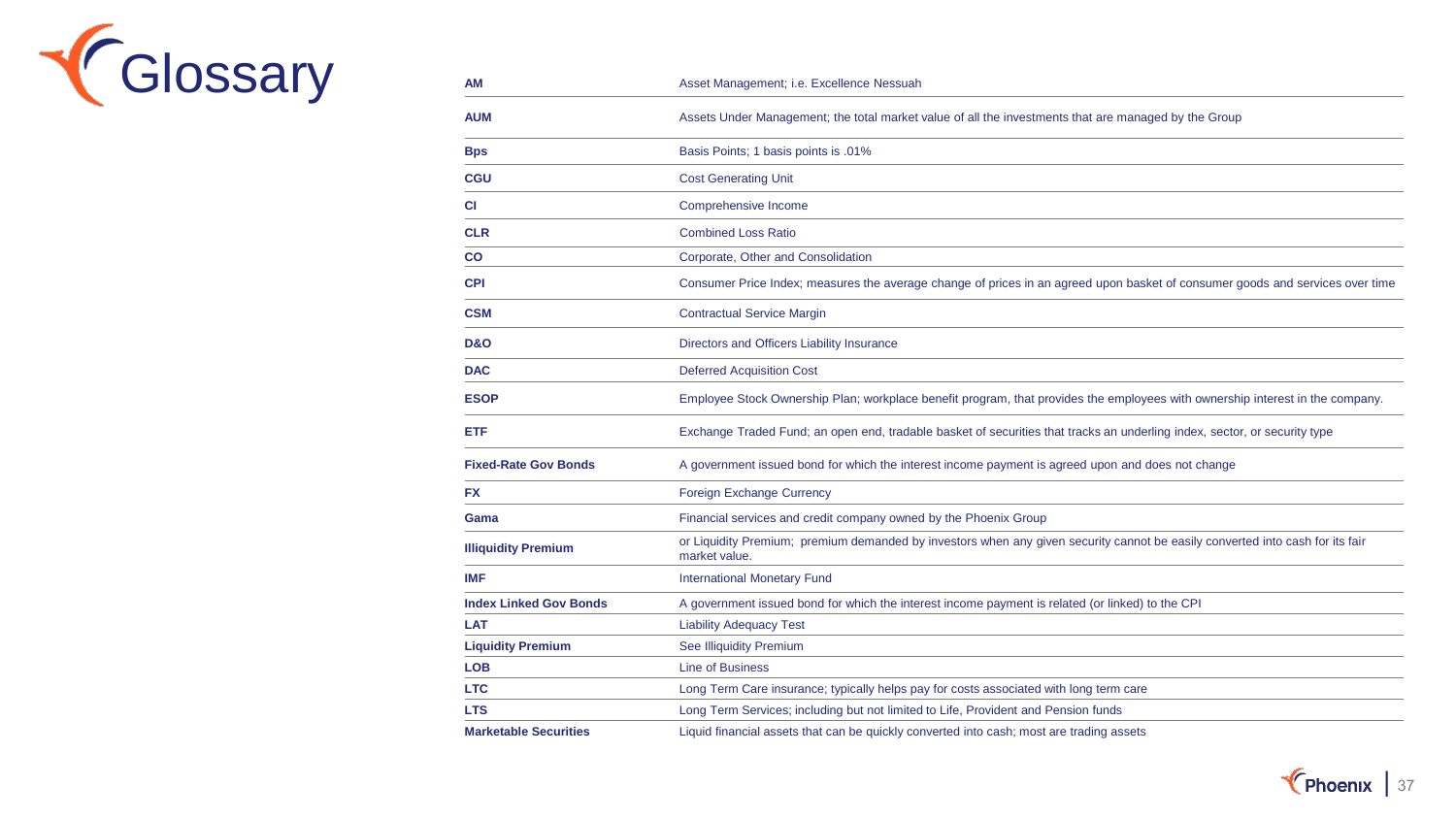

| ΜF                                     | Management Fees; wages charged by a financial manager                                                                                                                                                                               |
|----------------------------------------|-------------------------------------------------------------------------------------------------------------------------------------------------------------------------------------------------------------------------------------|
| Moody's                                | A credit risk rating agency                                                                                                                                                                                                         |
| <b>MSCI</b>                            | Morgan Stanley Capital International Emerging Markets Index; measures the performance in equity markets, specifically in global emerging<br>markets                                                                                 |
| <b>Mutual Fund</b>                     | Open end, non-tradable basket of securities that tracks the performance of an undelaying index, sector, or security type                                                                                                            |
| <b>Net Inflows</b>                     | The net amount of new cash, excluding the impact of investment market value; calculated by subtracting withdrawals from new deposits                                                                                                |
| <b>NIS</b>                             | <b>New Israeli Shekel</b>                                                                                                                                                                                                           |
| <b>Non-Marketable Securities</b>       | Asset group that is considered to be difficult to buy or sell due to the fact they are not traded on any major exchange; could include<br>government issued debt securities, limited partnerships, real estate investments and more |
| <b>Nostro</b>                          | The account in which a financial institution manages its own funds                                                                                                                                                                  |
| <b>OPEX</b>                            | <b>Operational Expenses</b>                                                                                                                                                                                                         |
| <b>P&amp;C</b>                         | <b>Property and Casualty insurance</b>                                                                                                                                                                                              |
| PH                                     | Phoenix holdings                                                                                                                                                                                                                    |
| <b>PHI</b>                             | <b>Permanent Health Insurance</b>                                                                                                                                                                                                   |
| PI                                     | <b>Phoenix insurance</b>                                                                                                                                                                                                            |
| <b>PLI</b>                             | Professional Liability insurance                                                                                                                                                                                                    |
| <b>Reinsurance</b>                     | A balancing risk strategy; one or more insurers that share the liability                                                                                                                                                            |
| <b>Revenue</b>                         | All encompassing streams of income; including, but not limited to: premium, management fees, benefit contributions                                                                                                                  |
| <b>ROE</b>                             | Return On Equity; calculated by dividing net income over total equity                                                                                                                                                               |
| <b>SME60</b>                           | "the Rest Index"; tracks the performance of the 60 largest market value companies that are excluded from the Tel Aviv Stock Exchange                                                                                                |
| <b>Tel Bond 20</b>                     | Index that tracks the performance of the 20 largest Index Linked Corporate Bonds in terms of market value                                                                                                                           |
| <b>Tel Bond 40</b>                     | Index that tracks the performance of the 40 largest Index Linked Corporate Bonds in terms of market value                                                                                                                           |
| <b>Tel Bond 60</b>                     | Index that tracks the performance of the 60 largest Index linked Corporate Bonds in terms of market value                                                                                                                           |
| <b>TLV 125</b>                         | An index that tracks the performance of the 125 largest market value companies in the Tel-Aviv Stock Exchange                                                                                                                       |
| <b>TLV 35</b>                          | An index that tracks the performance of the 35 largest market value companies in the TLV Stock Exchange                                                                                                                             |
| <b>TLV 90</b>                          | An index that tracks the performance of the 90 largest market value companies in the TLV stock Exchange                                                                                                                             |
| <b>Workers' Compensation Insurance</b> | Insurance coverage for employees' injuries or sickness                                                                                                                                                                              |
| <b>Yield Curve</b>                     | A line that plots interest rates of bonds with equal credit risk with different maturity dates in the future                                                                                                                        |
|                                        |                                                                                                                                                                                                                                     |